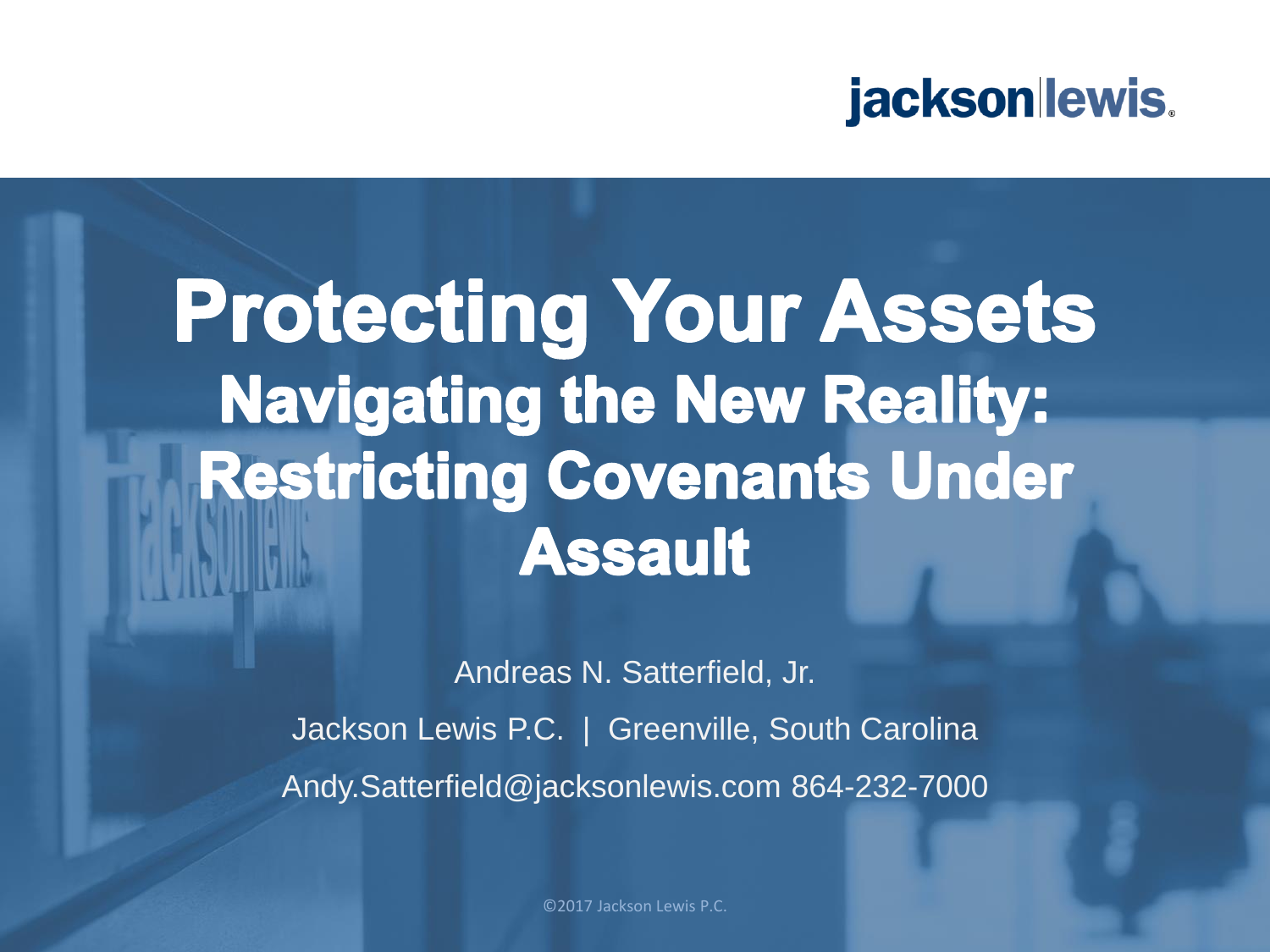## **Your Company's Most Valuable Assets**

- Employee, vendor & supplier relationships.
- Customers and customer information (lists, history, pricing, preferences).
- **◆ Product information/formulas.**
- Business processes, procedures and know-how.
- ◆ Financial information.
- $\rightarrow$  Pricing methods + profit margins.
- Marketing plans.
- Intellectual property.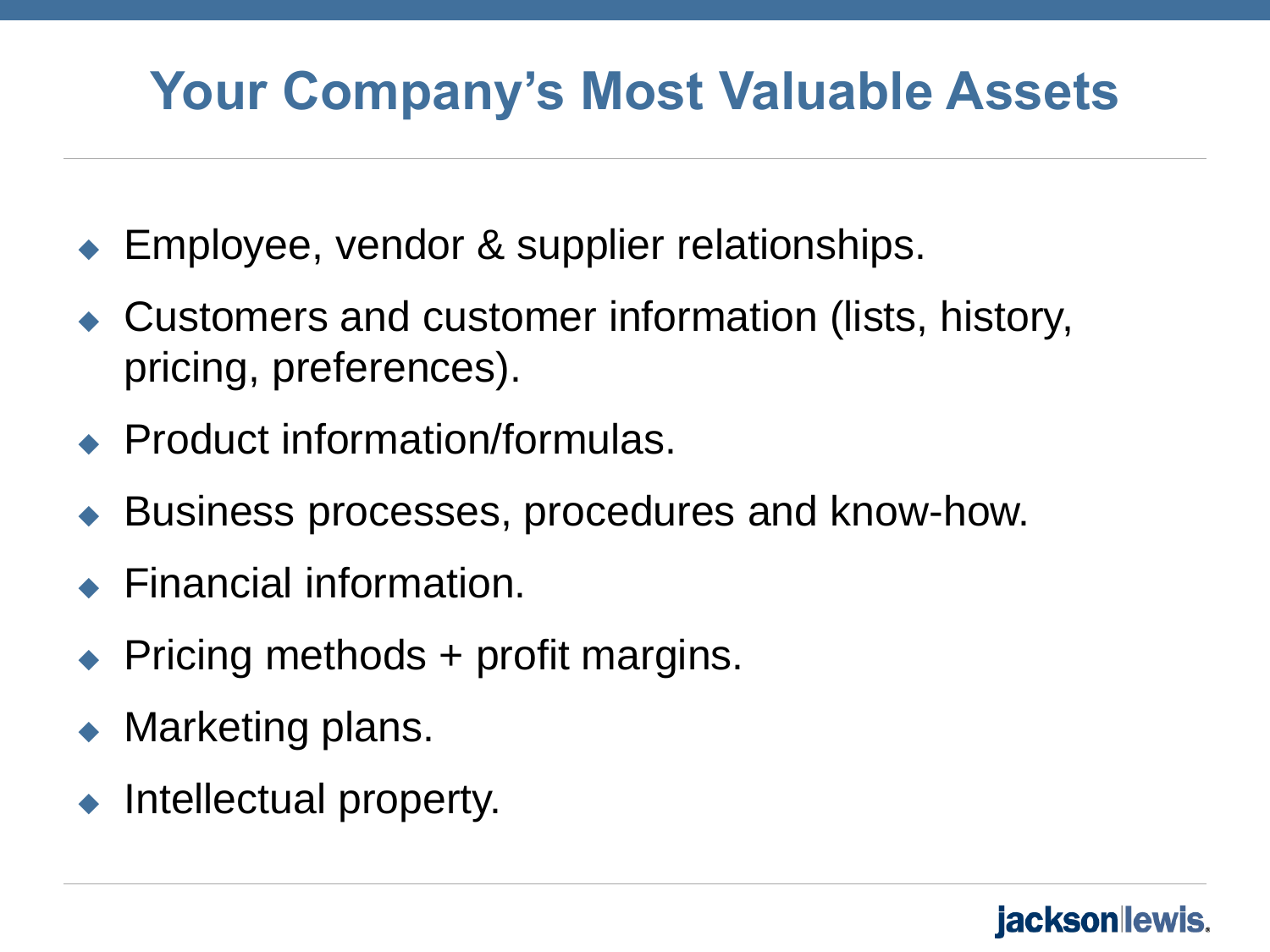### **How Do You Protect Your Assets?**

### **Restrictive Covenant Agreements**

- ◆ Non-Competition Key employees.
- ◆ Non-Solicitation Key employees.
- ◆ Non-Disclosure All employees?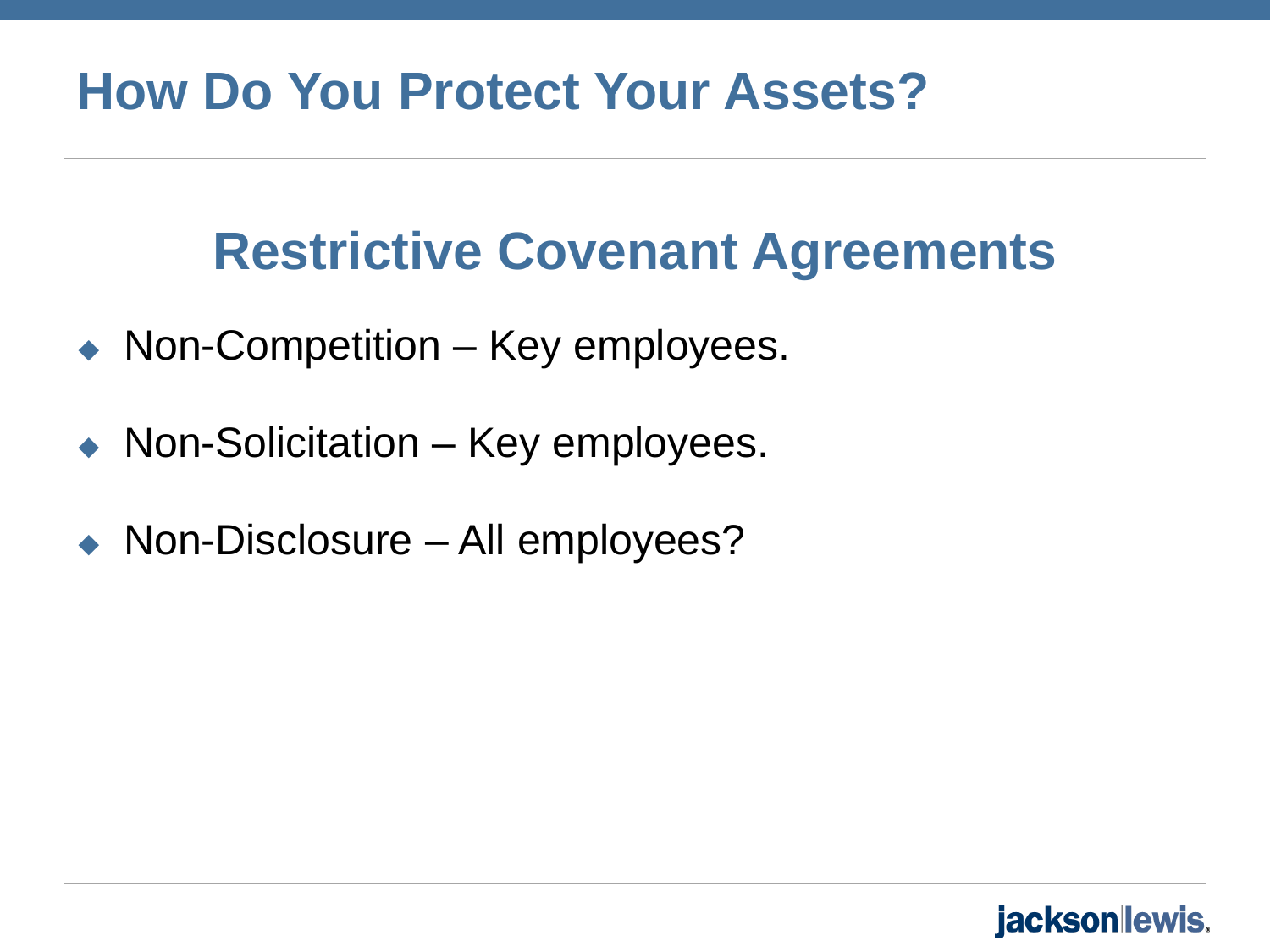## **Challenges To Enforcing Agreements**

- ◆ Governed by state law.
	- Increasingly restrictive legislation.
- Federal legislation & regulation.
- Disfavored by courts.
- Strictly construed against employer.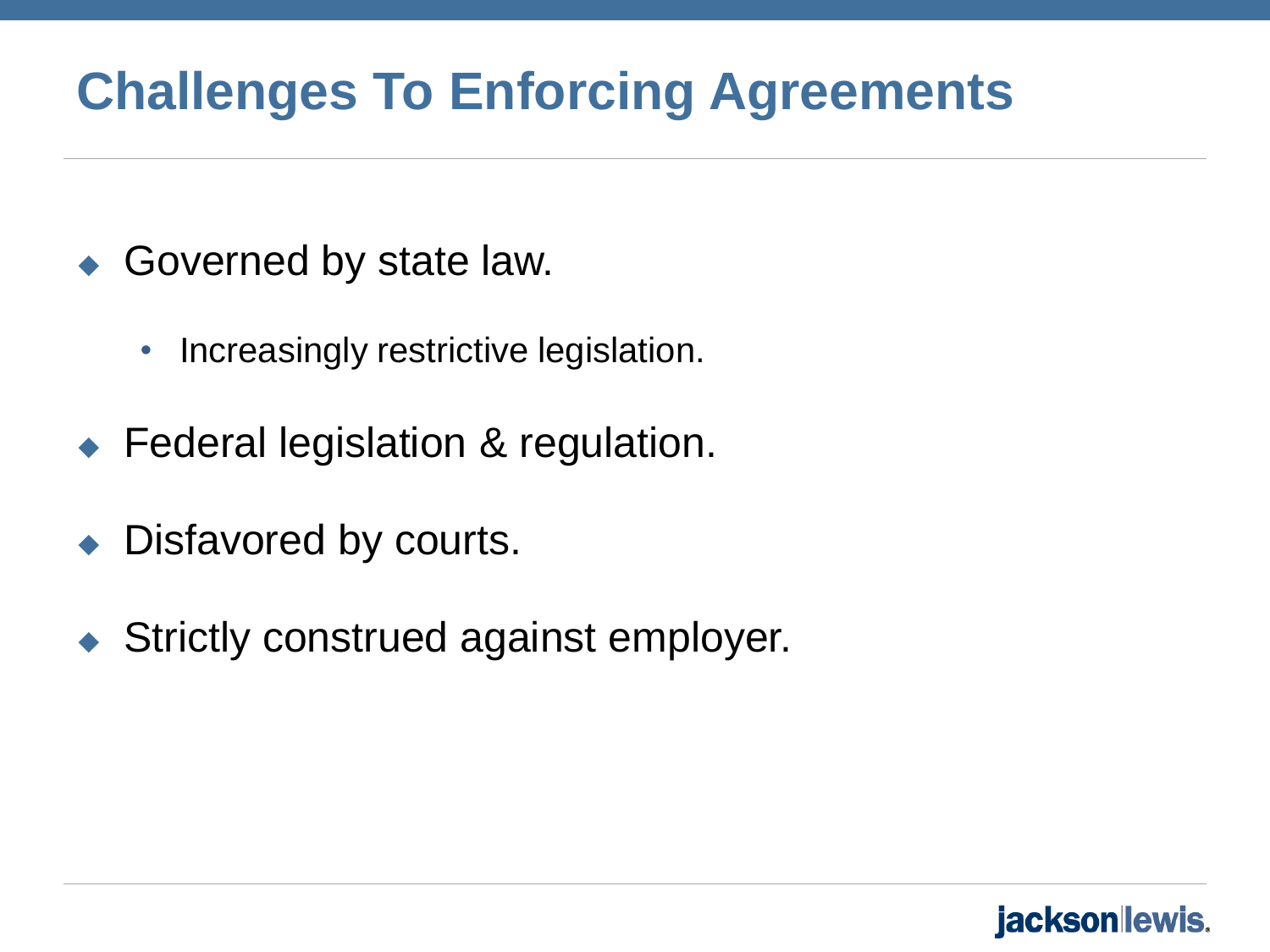## **Candidates For Restrictive Agreements**

- **Executives.**
- $\triangle$  Key management.
- ◆ Sales/marketing.
- $\bullet$  R & D.
- ◆ Employees with specialized training.
- ◆ Everyone?
	- At least Non-Disclosure?

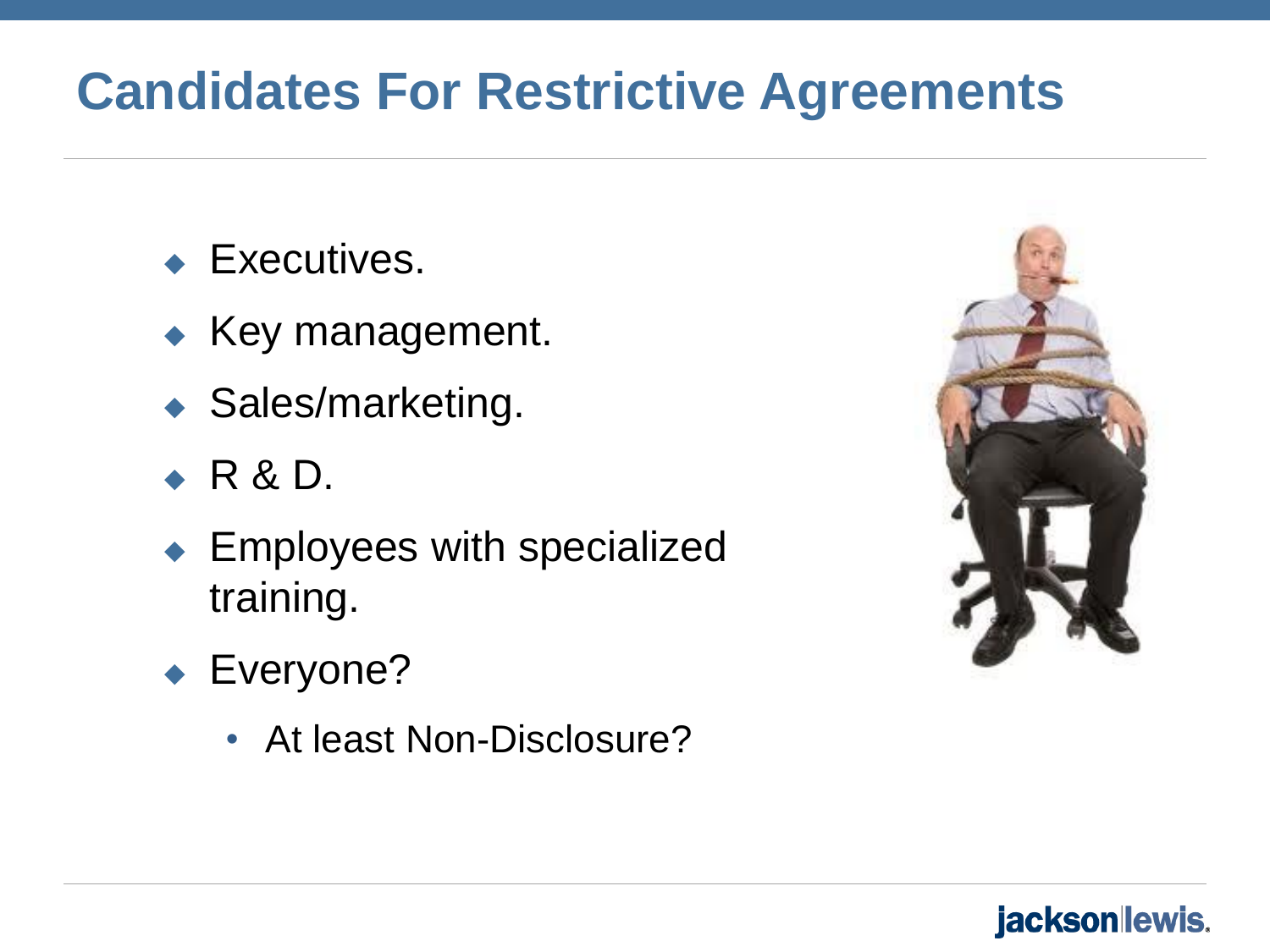### **Elements of Enforceable Non-Compete Agreement (SC)**

- **← Part of lawful contract;**
- Supported by consideration;
- Necessary to protect legitimate interest(s);
- ◆ Reasonable as to time, territory, and scope of activity restrained;
- Not unduly harsh and oppressive in curtailing legitimate efforts of employee to earn a living; and
- Not against public policy.

*Baugh v. Columbia Heart Clinic, P.A.*, 402 S.C. 1, 738 S.E.2d 480 (CT. APP. 2013); *Rental Uniform Service of Florence, Inc. v. Dudley*, 278 S.C. 674, 301 S.E.2d 142 (1983).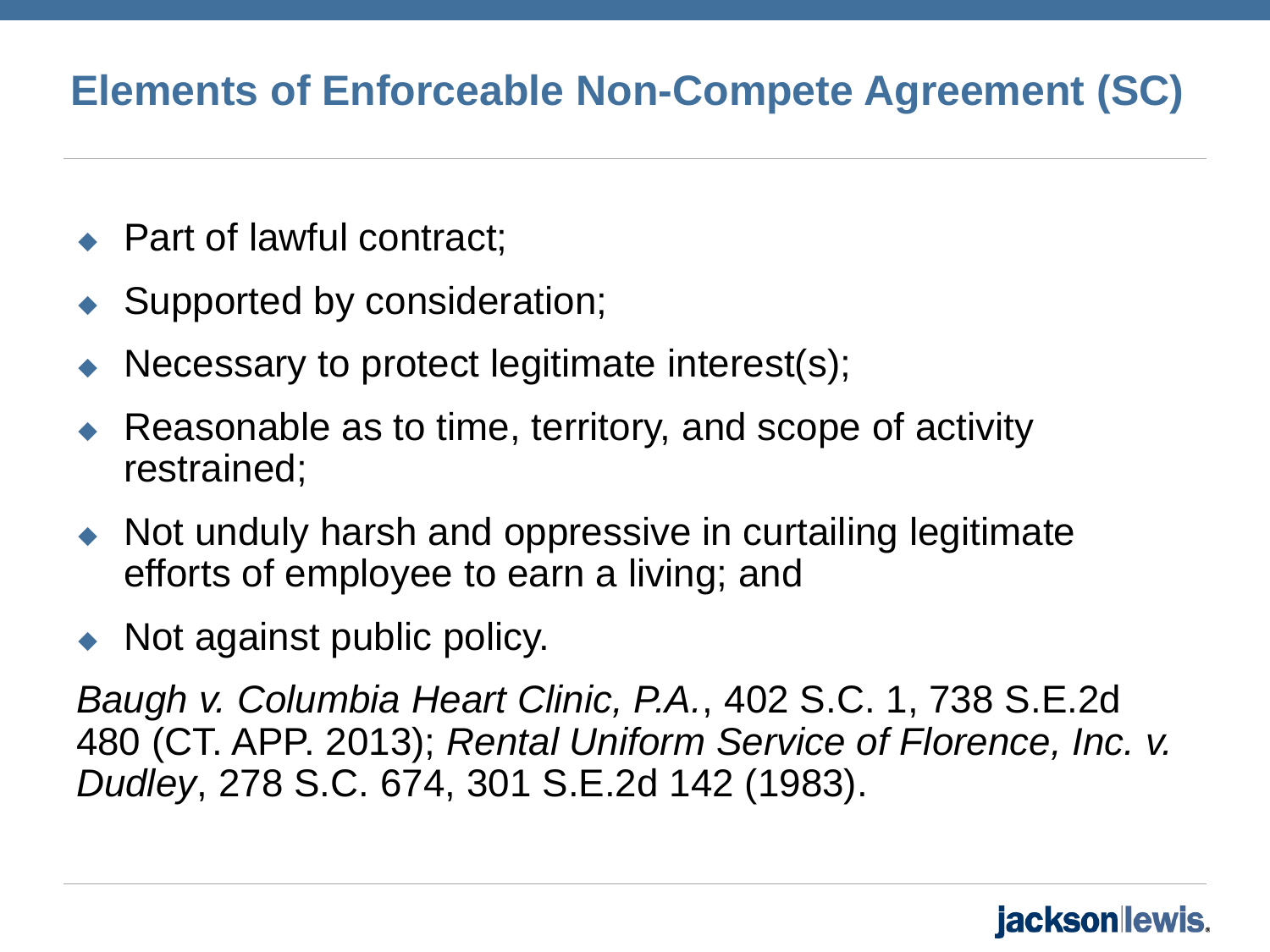### **Temporal Restriction: How Long Is Too Long?**

- Length of time.
	- 2-3 years generally acceptable in SC.
	- *Oxman v. Proffit*, 241 S.C. 28 (1962); *Rental Uniform Service of Florence v. Dudley*, 278 S.C. 674 (1983).
- Factors to consider.
	- Nature of protectable interest.
	- Position of employee.
	- Educational level of employee.
	- Years worked in your industry.
- Sale of business 5 to 7 years acceptable.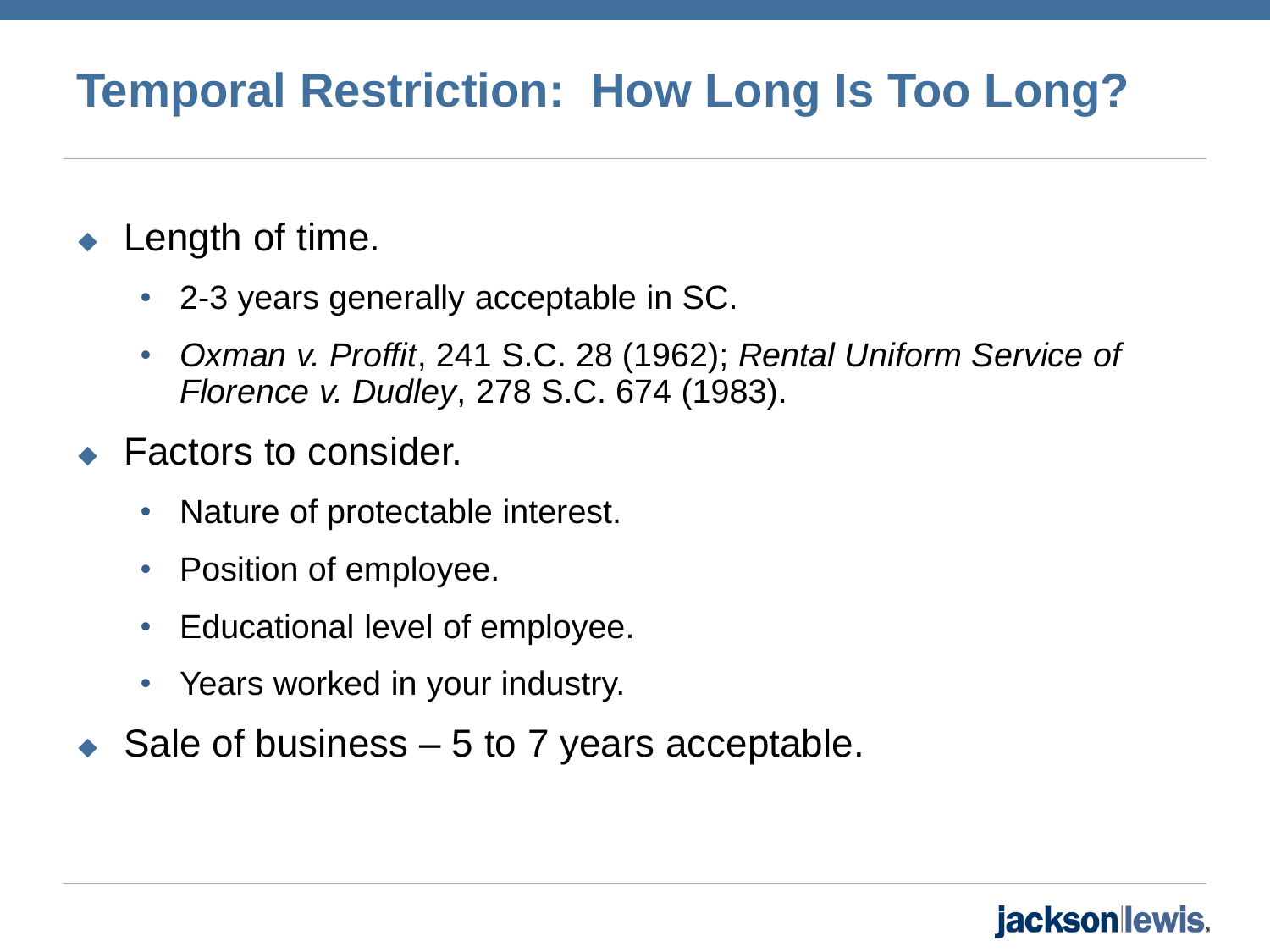### **Geographic Restriction: What Is Reasonable?**

- Factors to consider:
	- Area in which employer operates.
	- Area assigned to employee.
	- Area employee actually worked and established contacts.
	- Nature of business.
	- Nature of employee's duties.
- Limit to area **necessary** to protect interests.
	- Do not overreach.
	- Include step-down provision.
- Overbroad geographic restriction is likely fatal.
- Commonly litigated issue.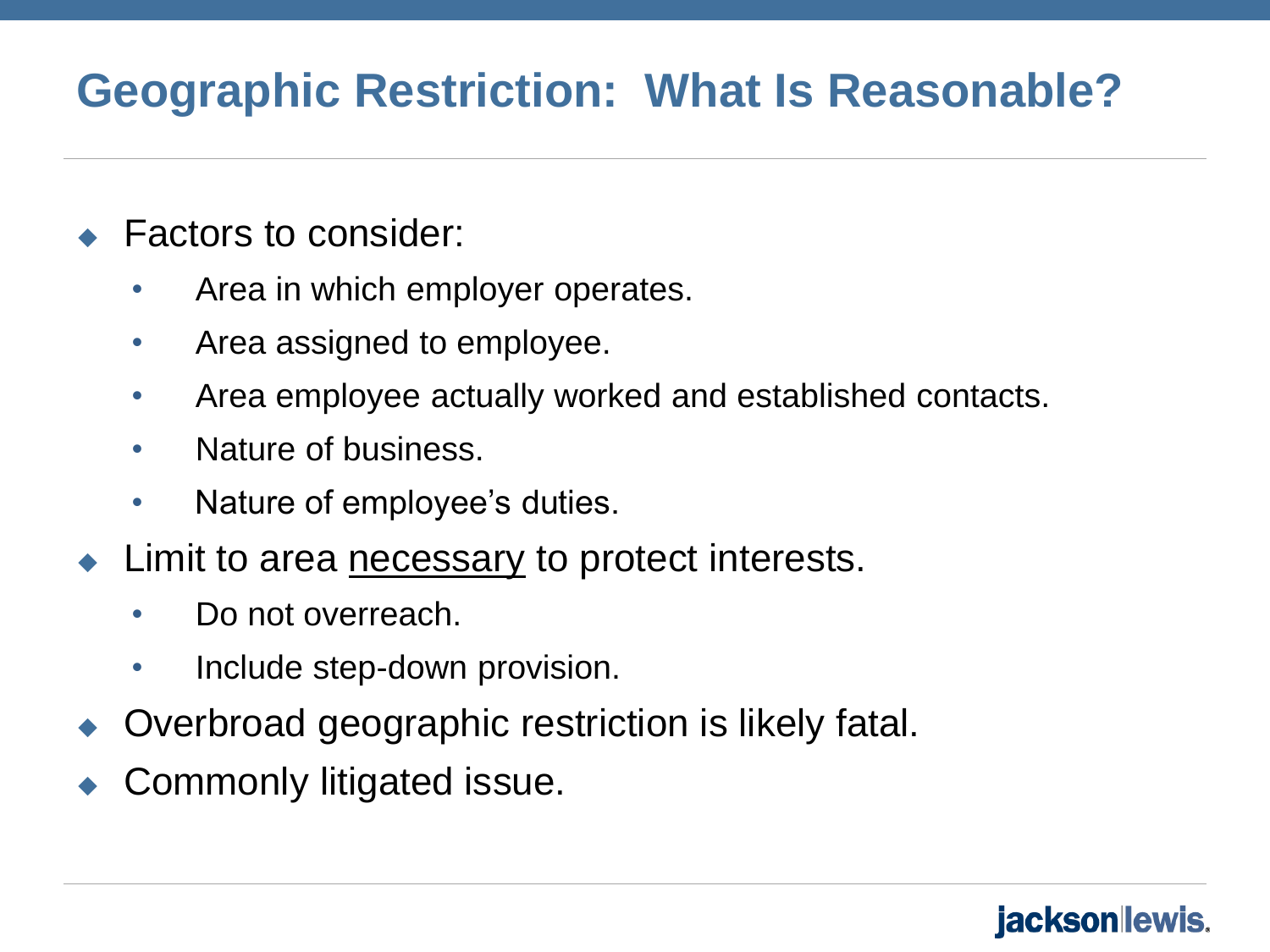◆ Statewide restraint unenforceable where employee's solicitations limited to 2 counties. *Oxman v. Sherman*, 239 S.C. 218 (1961)

◆ 15-mile restriction unenforceable where "overwhelming majority" of clients lived much closer than 15 miles.

*Stringer v. Herron*, 424 S.E.2d 547 (1992)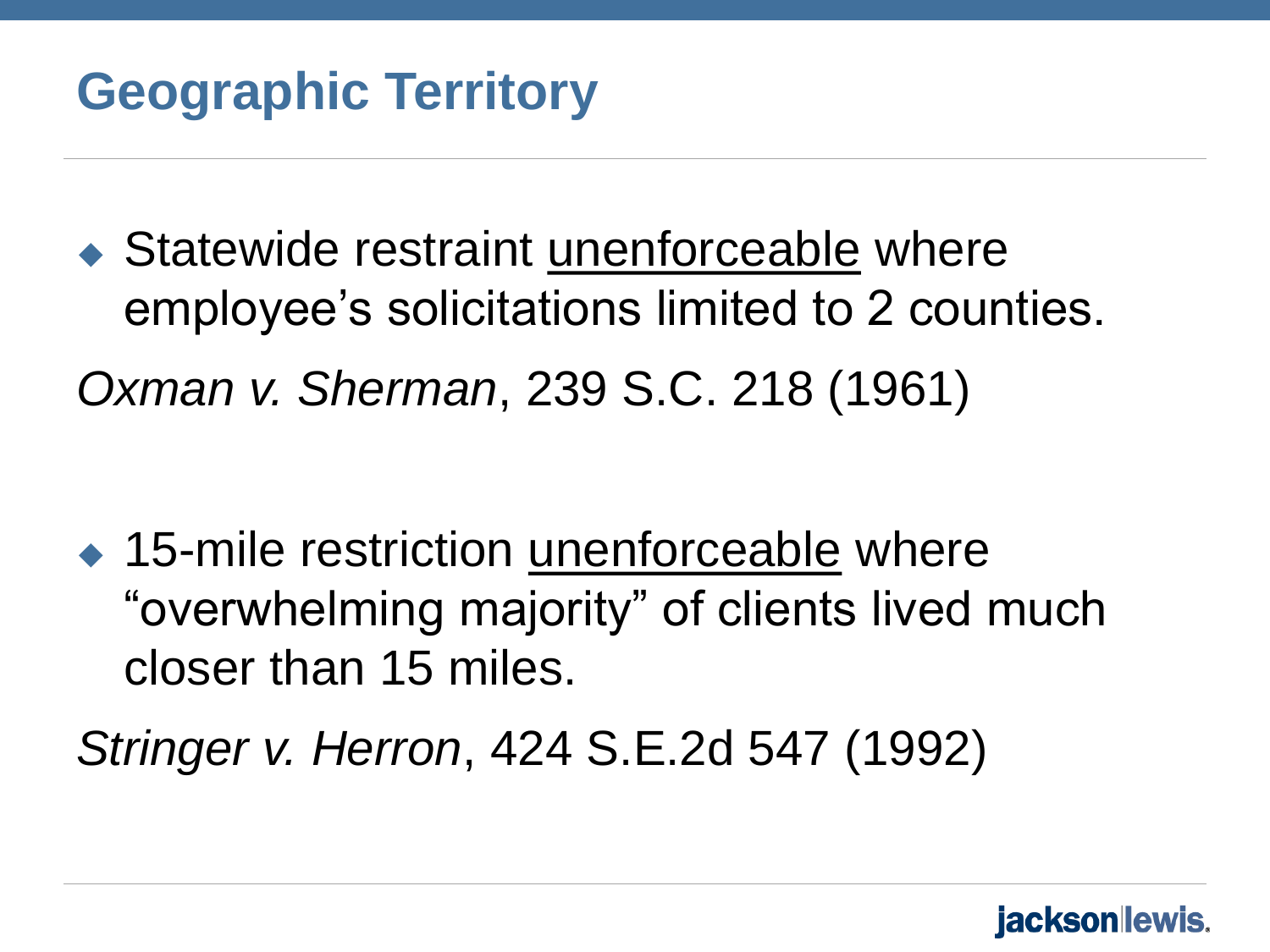### **Customer Non-solicitation**

- ◆ Valid substitute for geographic restriction.
- ◆ Favored by courts.
	- Protectable interest customer relationship.
	- Less restrictive on employee not required to move.
- Must clearly define customers.
	- Should be active/very recent customer.
	- Employee had contact or knowledge of customer info.
	- "Prospective" customers questionable.
- May be used in addition to geographic restriction.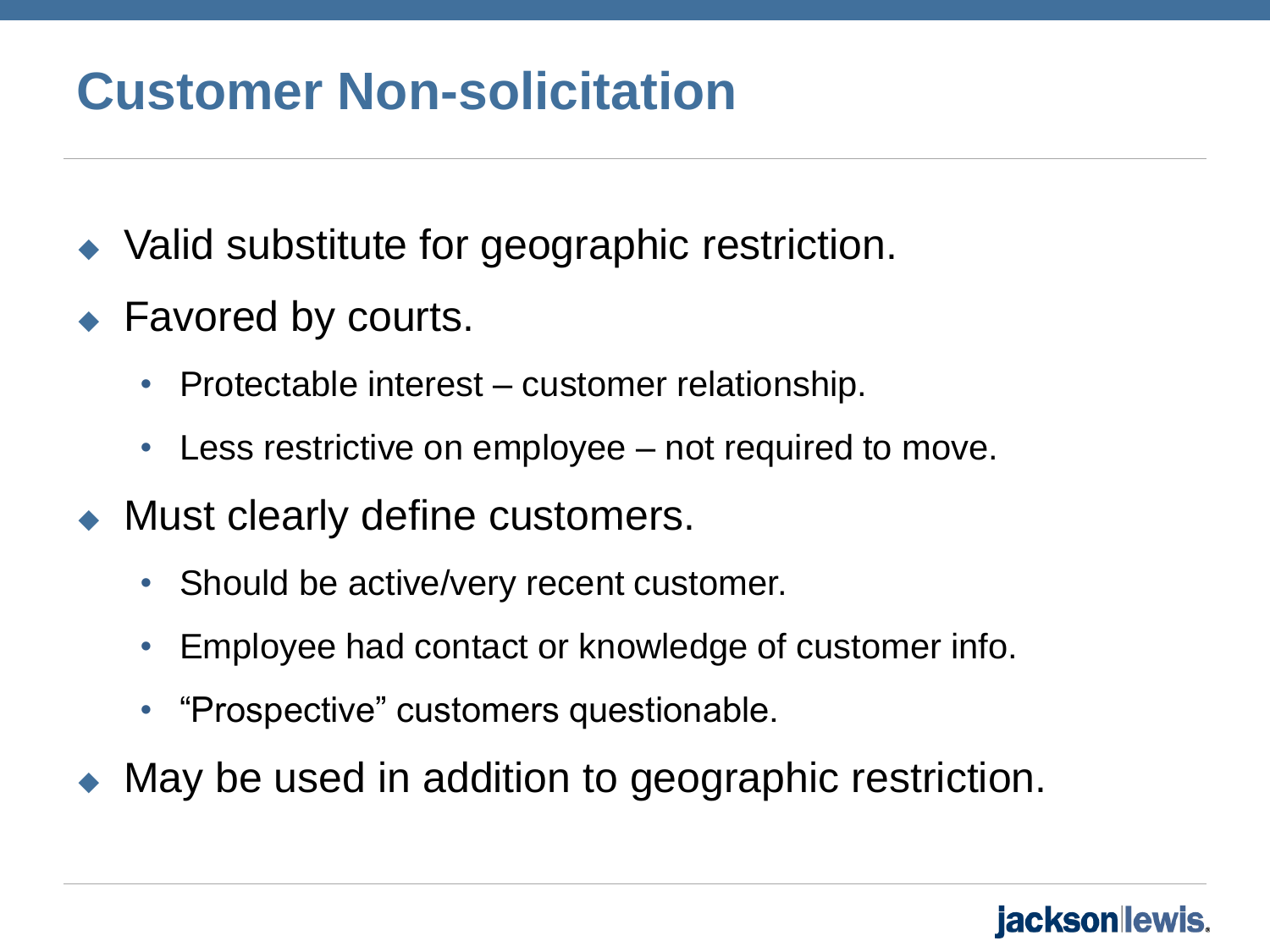### **Scope of Activity**

- ◆ Rejecting a 3-year limitation barring an esthetician, a former employee of a facial spa, because covenant prevented employee from being connected with any business in any way that gave facials or sold cosmetics
- ◆ e.g., could not work in any sections of department store that sold cosmetics

*Faces Boutique, Ltd. v. Gibbs*, 455 S.E.2d 707 (1995)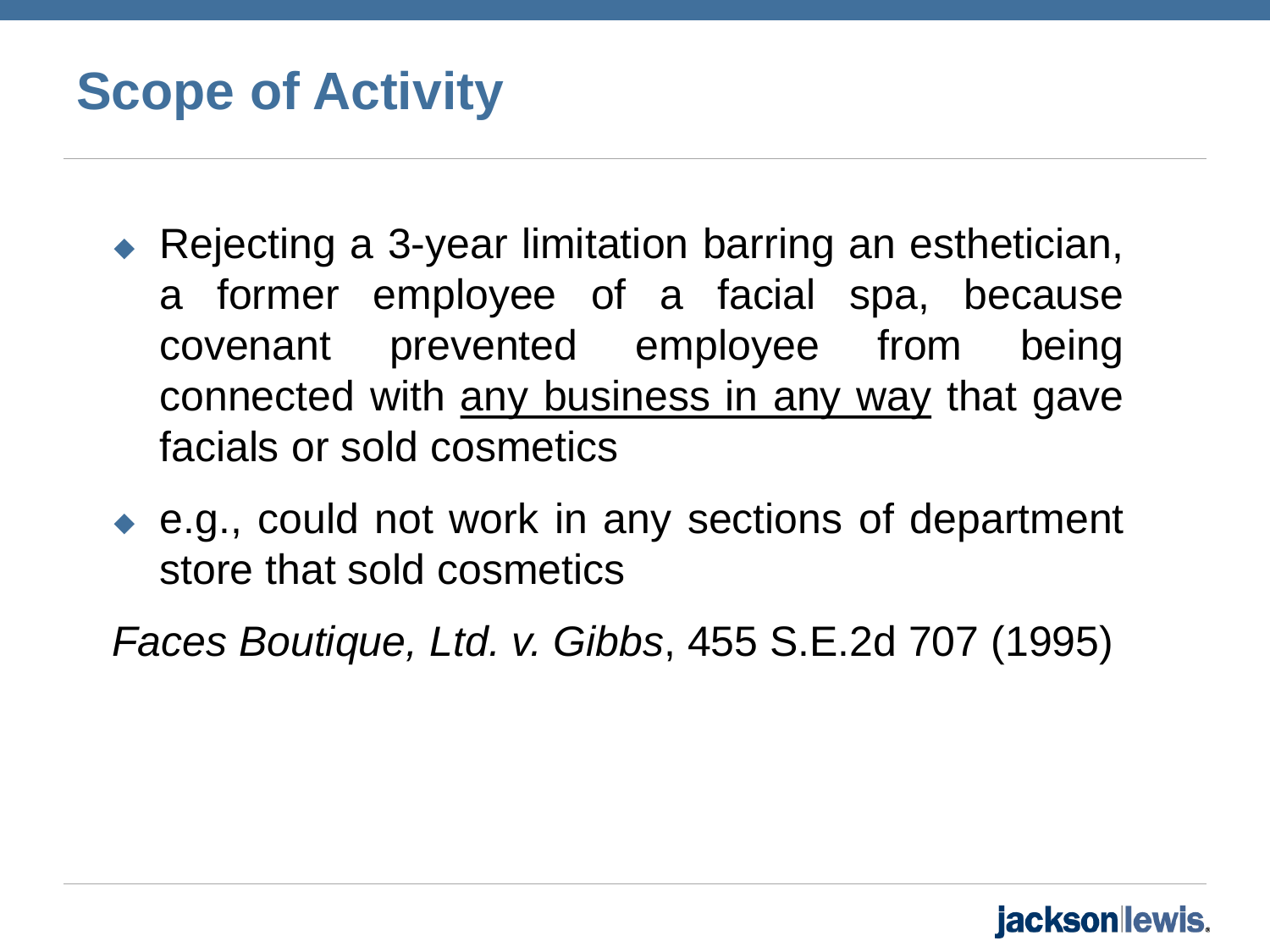### **Valuable Consideration**

### **Offer of employment**

- Inform applicants of requirement to sign Agreement
	- interview/offer letter.
- Condition of employment.
- Execute on or before start date.
- At-will employment sufficient.

#### **Continued at-will employment not sufficient in SC**

• Agreements signed after employment starts (due to oversight) likely not enforceable without consideration.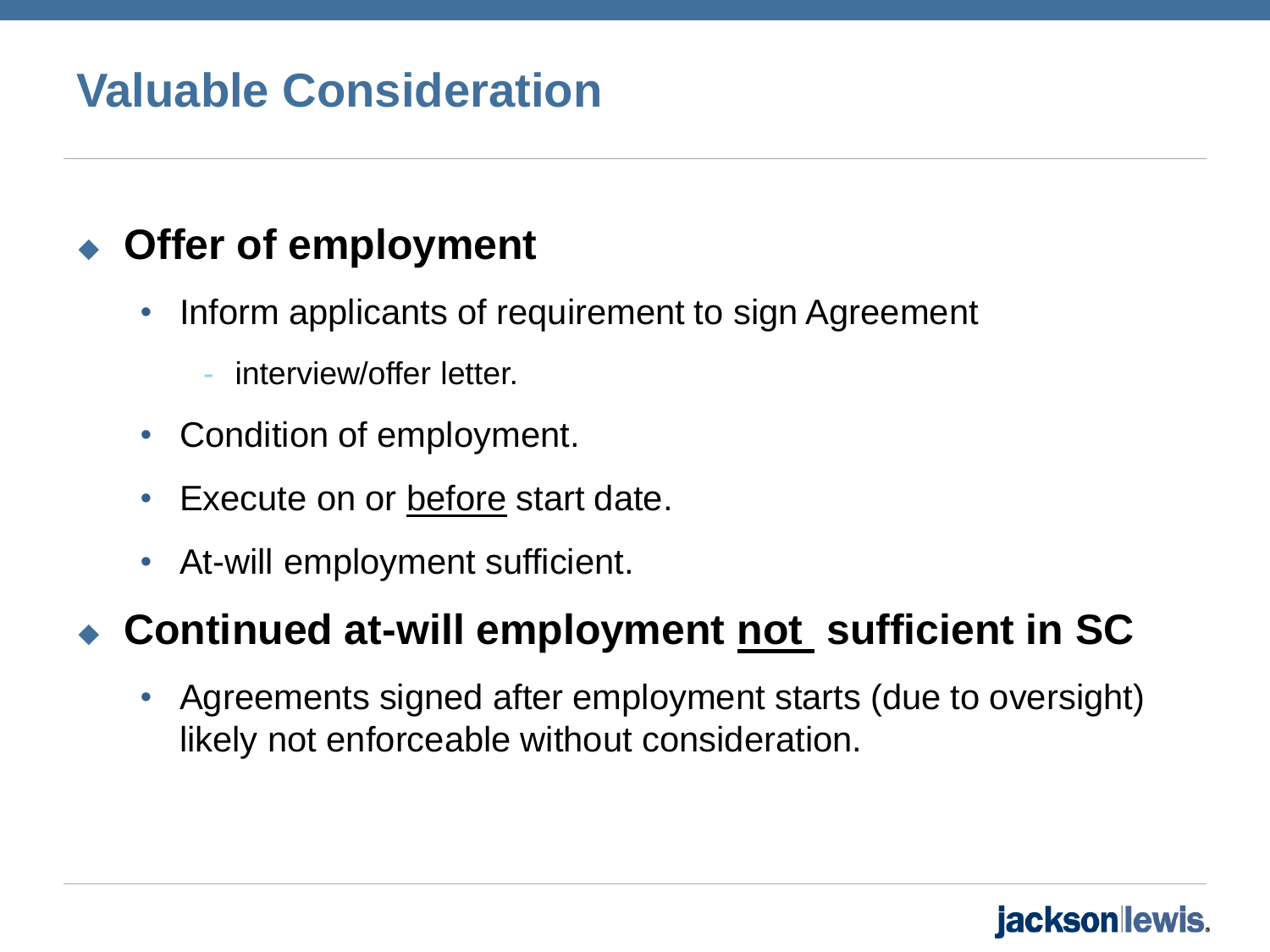## **Valuable Consideration?**

### **Change in terms or conditions**

- Promotion.
- Pay increase.
- Company car or other benefits.
- Lump sum payment.
- Promise of severance pay.
- Incentive Compensation Plan.
- Stock options.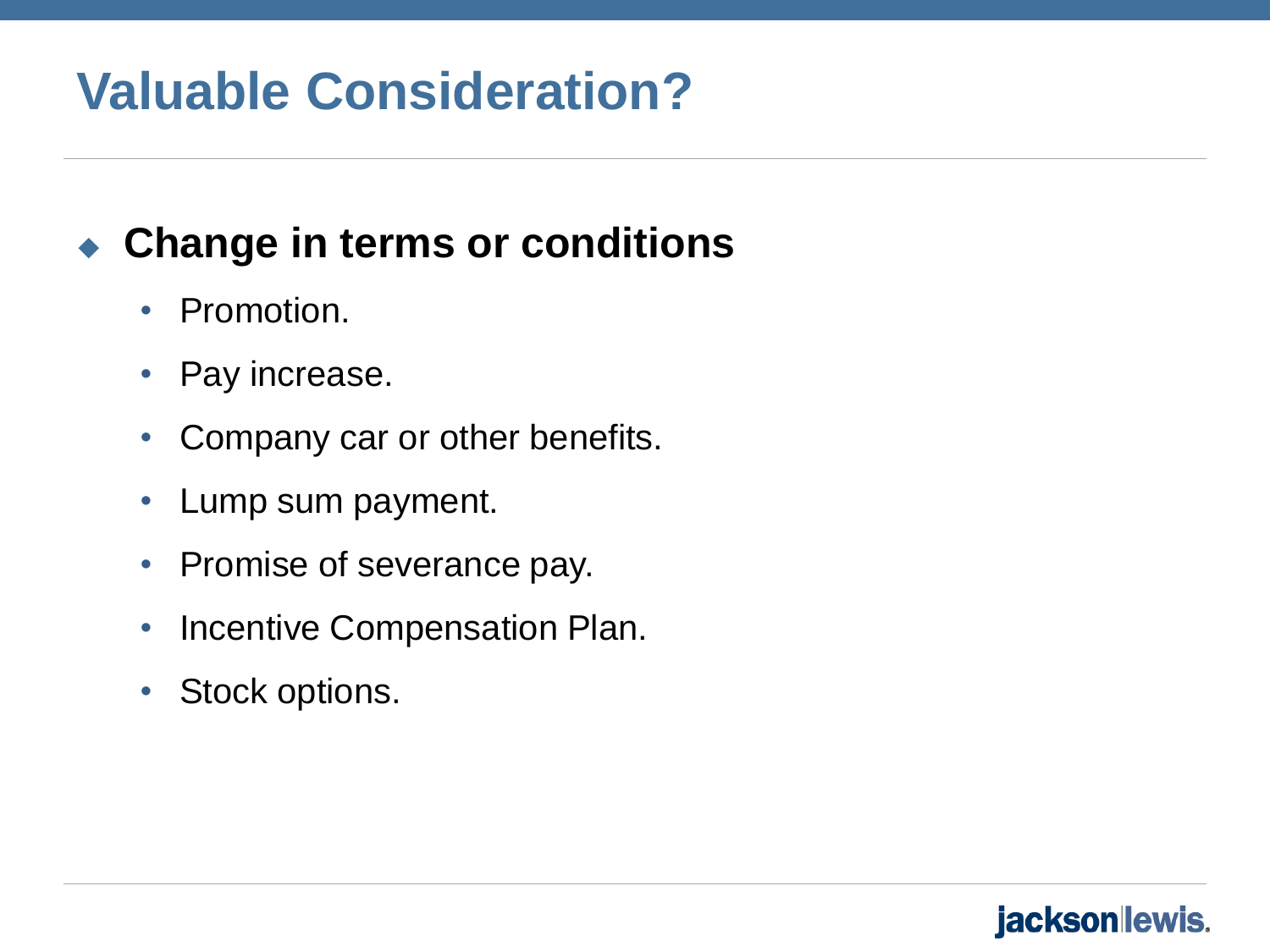### **When Should Restrictive Agreements be Signed?**

- ◆ Prior to start date (as a condition of employment).
- ◆ Prior to promotion.
- As condition of pay increase or lump sum payment.

- ◆ As condition of incentive compensation plan.
- In Severance Agreement (your last chance!).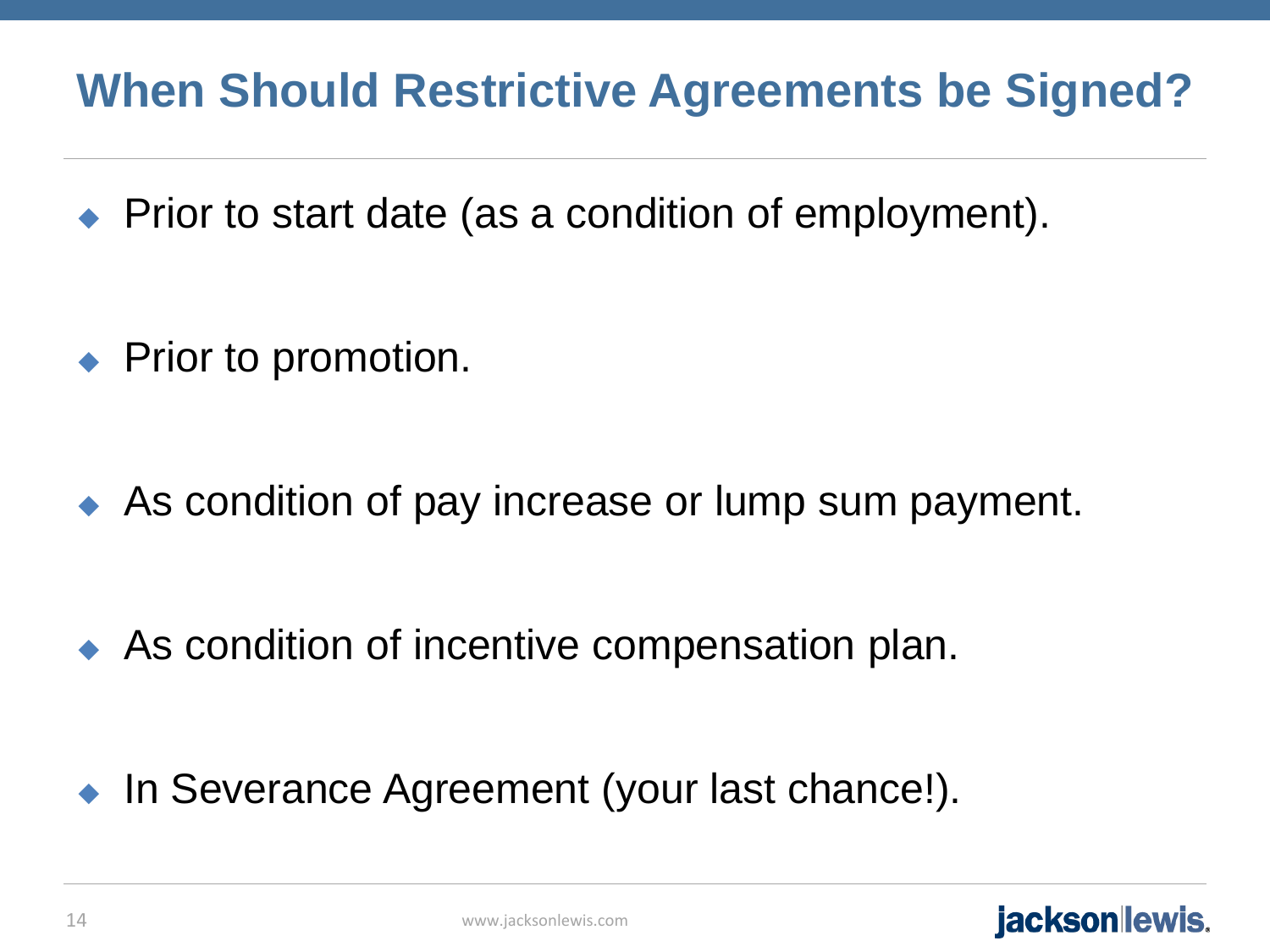## **General Drafting Considerations**

- Do not use "fill-in-the-blank" agreements.
- Must conform to applicable state laws.
- Tailor to position.
- Periodically review and update.
- Provide consideration if modifying.
- Do not overreach.
- ◆ South Carolina courts will not "blue pencil." *Poynter Investments, Inc. v. Century Builders of Piedmont, Inc.*, 387 S.C. 583, 694 S.E.2d 15 (2010).

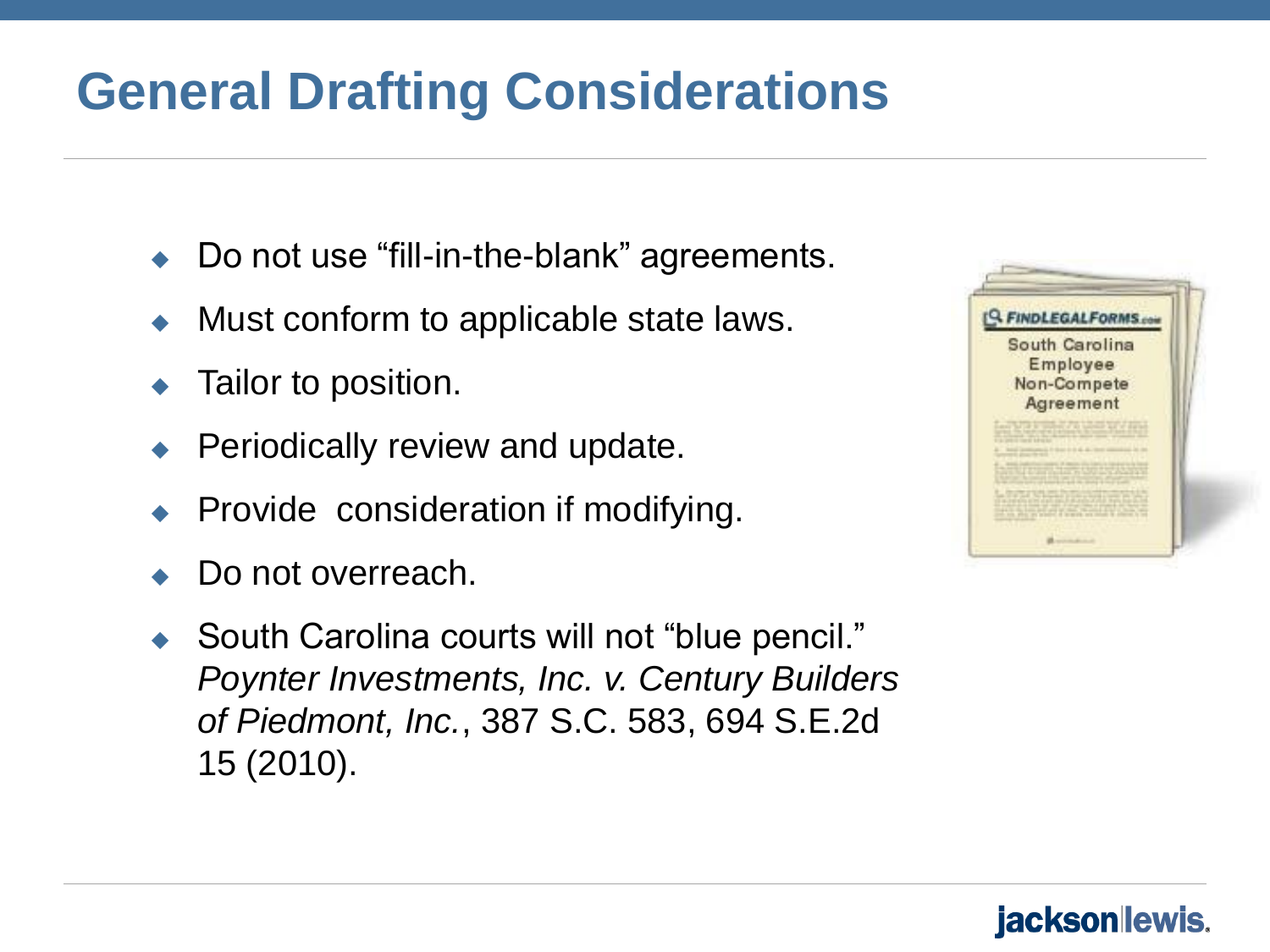## **Contract Provisions**

- ◆ Non-compete & Non-solicit.
- ◆ Confidential Information/Non-Disclosure.
- ◆ No-Raid provision protects your employees.
- Return of <u>all</u> company property.
- ◆ Severability.
- Step-down provision.
- ◆ Choice of law.
- ◆ Forum selection.
- Tolling.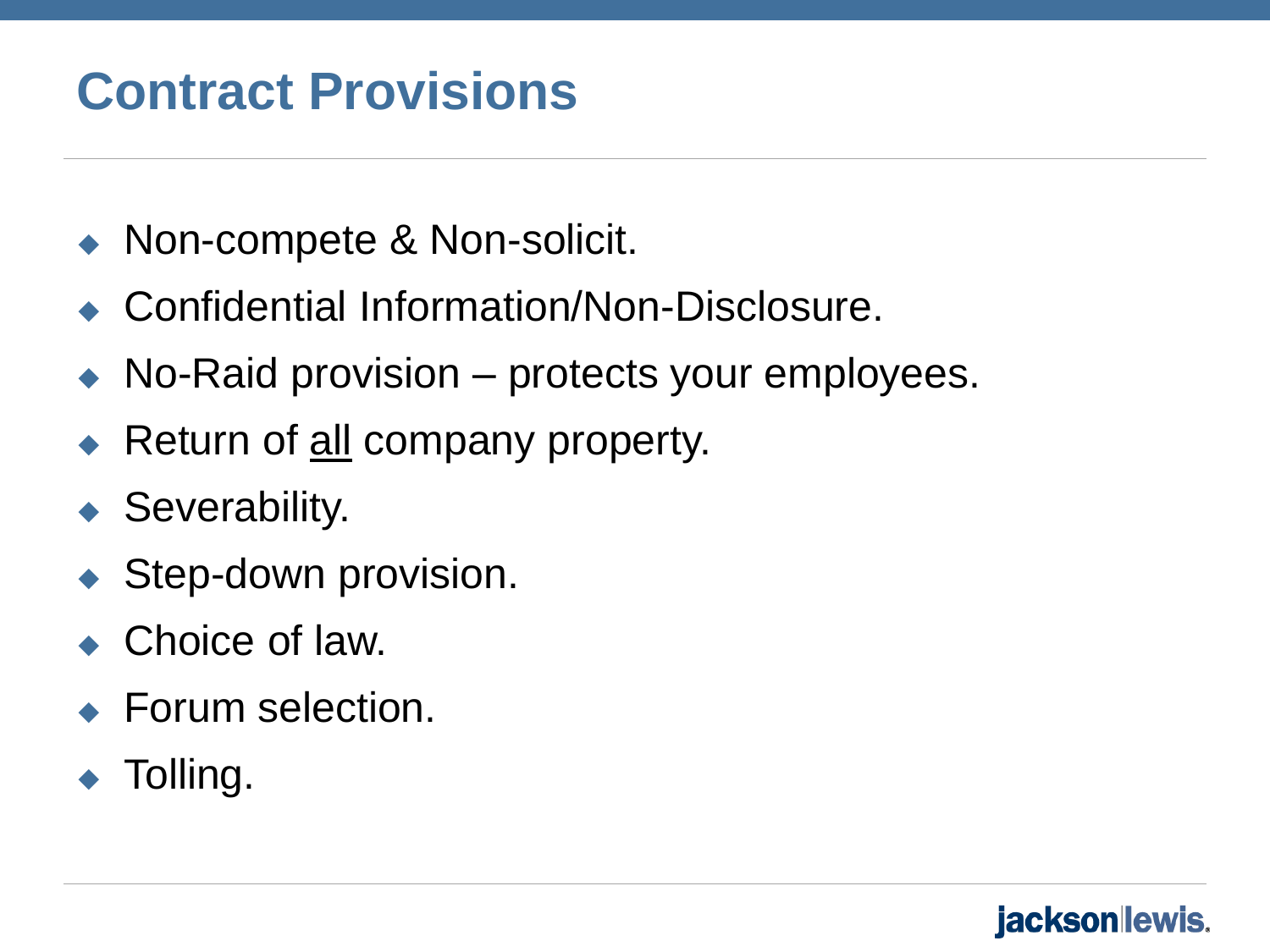- Notice to Prospective Employers.
- ◆ Other positions and related employers.
	- Agreement should expressly apply to other positions.
- ◆ Garden Leave.

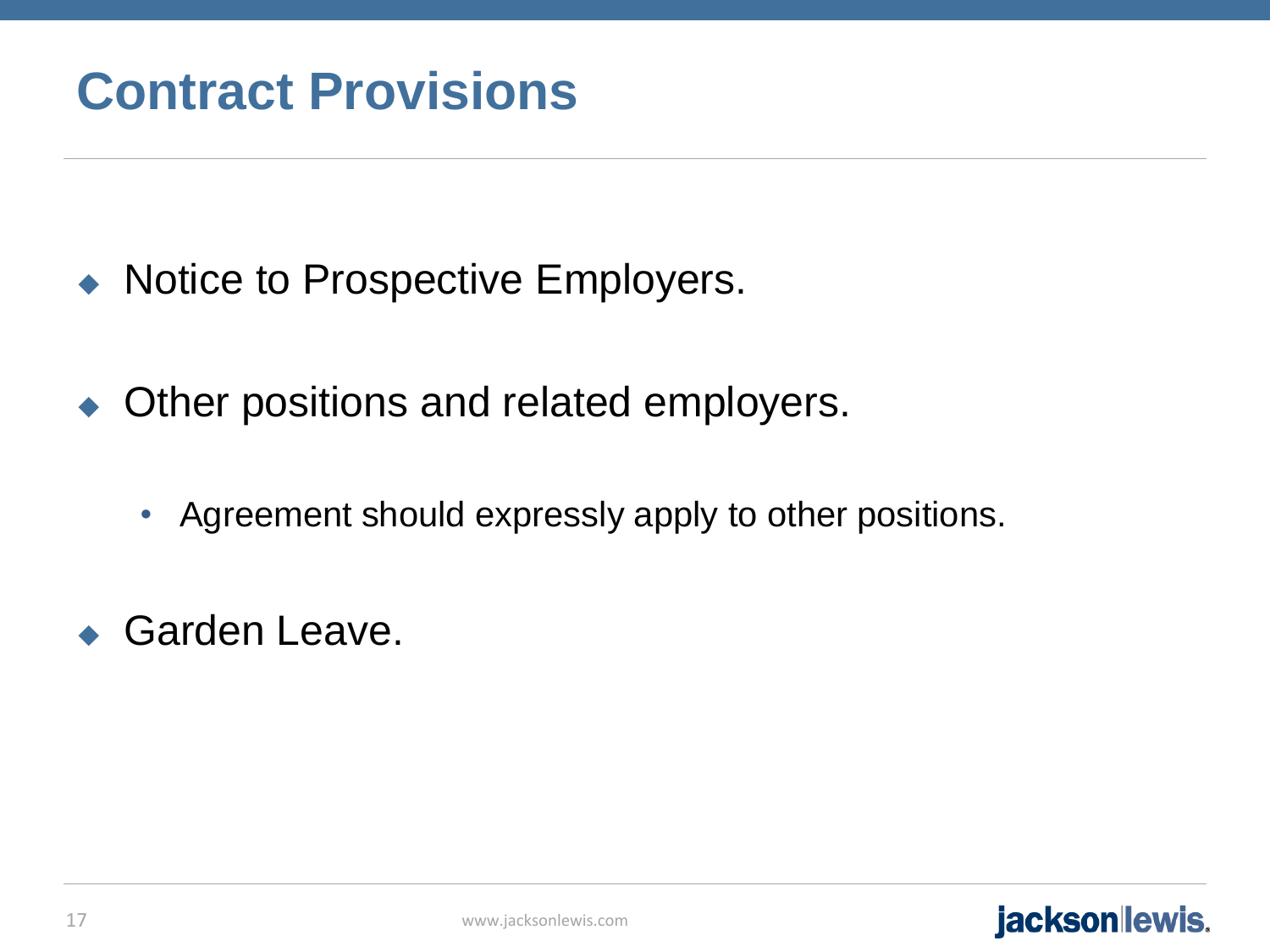### **Contract Provisions**

- ◆ Remedies:
	- Forfeiture.
	- Irreparable harm.
	- Liquidated damages.
	- Injunctive relief.
	- Costs and attorneys' fees.
- ◆ Defendant Trade Secrets Act and Notice.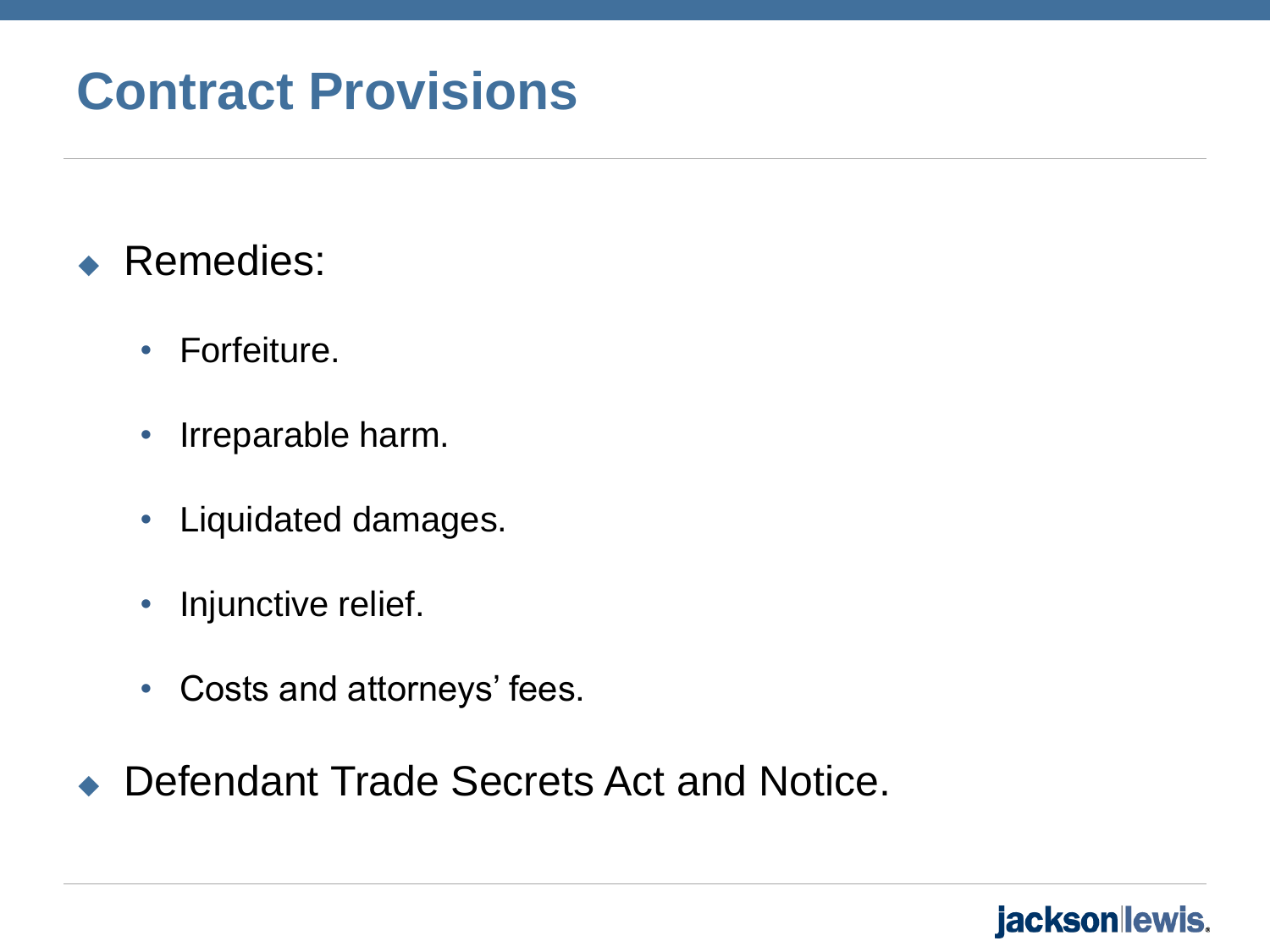### **Defend Trade Secrets Act Notice**

- The DTSA requires that employers provide notice of its immunity and retaliation provisions to employees, consultants, and independent contractors in any agreement entered into after May 11, 2016, that governs the use of trade secrets or other confidential information, including**:**
	- Employment agreements
	- Independent contractor agreements
	- Consulting agreements
	- Separation and release of claims agreements
	- Severance agreements
	- Non-compete and non-solicitation agreements
	- Confidentiality and proprietary rights agreements
	- Similar agreements included in employee handbooks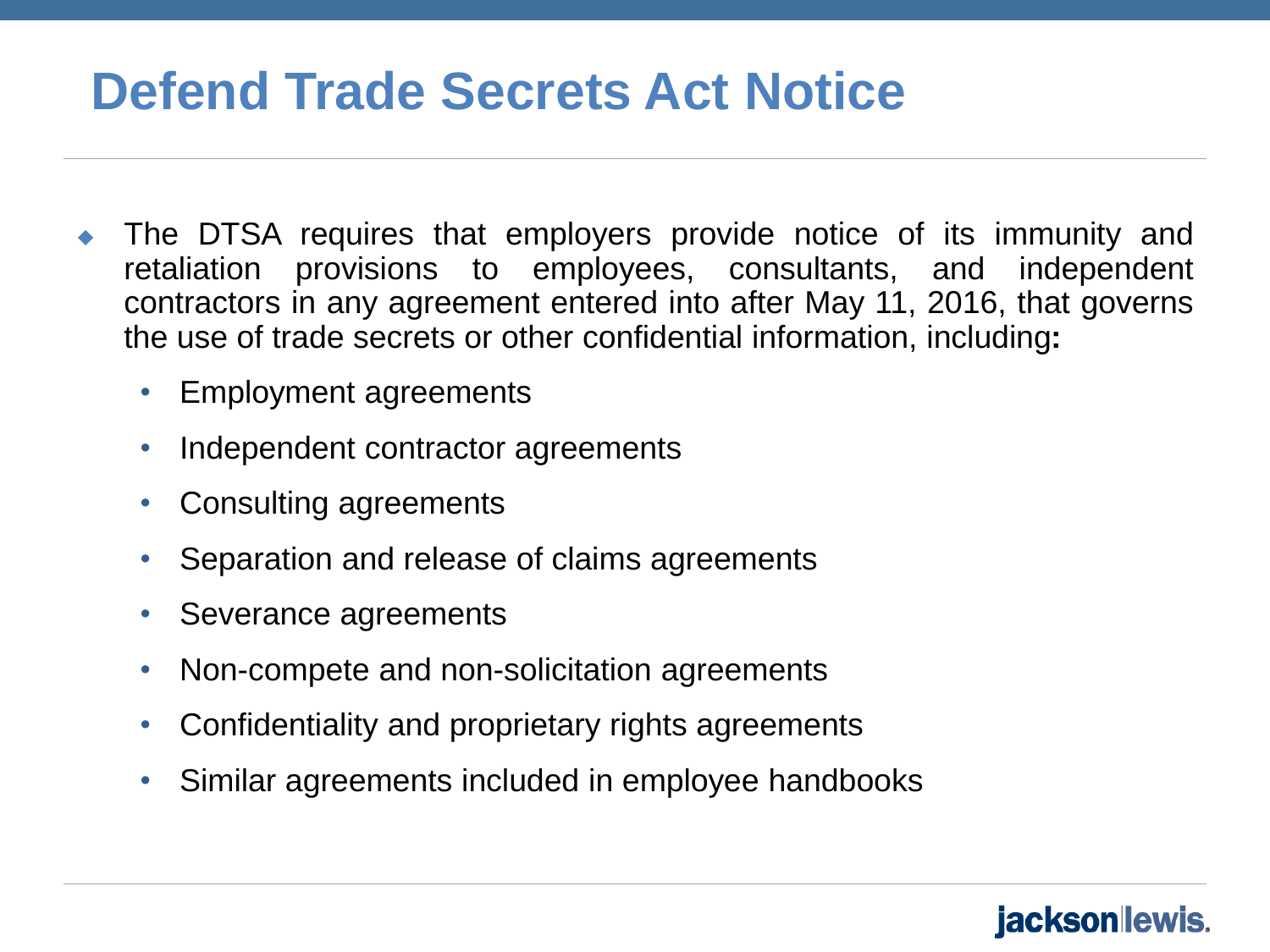## **DTSA Notice Language for Agreements**

- Pursuant to the Defend Trade Secrets Act of 2016, I understand that:
	- An individual may not be held criminally or civilly liable under any federal or state trade secret law for the disclosure of a trade secret that: (a) is made (i) in confidence to a federal, state, or local government official, either directly or indirectly, or to an attorney; and (ii) solely for the purpose of reporting or investigating a suspected violation of law; or (b) is made in a complaint or other document that is filed under seal in a lawsuit or other proceeding
	- Further, an individual who files a lawsuit for retaliation by an employer for reporting a suspected violation of law may disclose the employer's trade secrets to the attorney and use the trade secret information in the court proceeding if the individual: (a) files any document containing the trade secret under seal; and (b) does not disclose the trade secret, except pursuant to court order.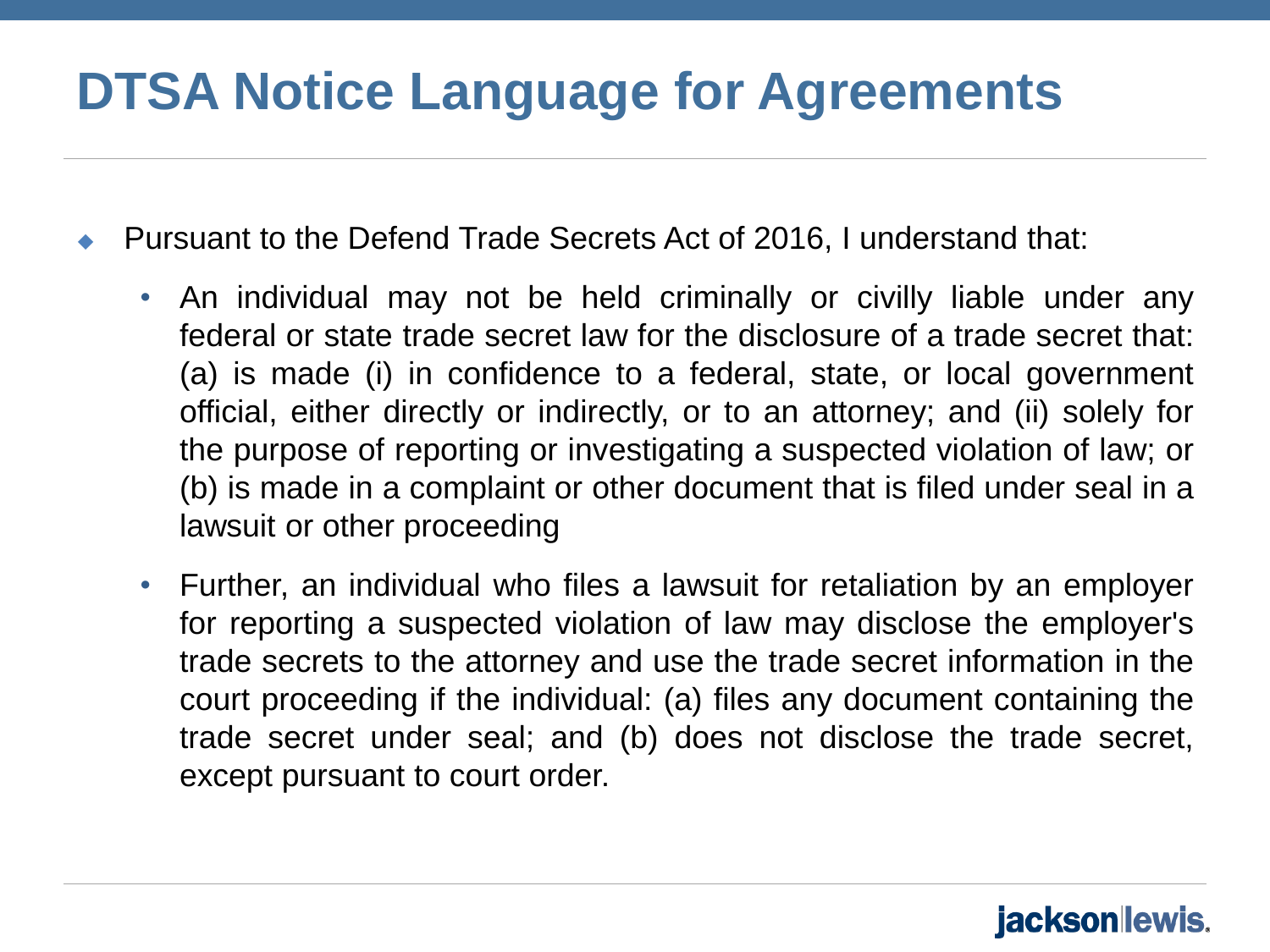## **What Is A Trade Secret?**

#### **Information** (in any form)

- 1. That derives independent economic value;
- 2. From not being generally known;
- 3. Or readily ascertainable;
- 4. By proper means;
- 5. From persons who can obtain economic value from it; and
- 6. **Is the subject of reasonable efforts to maintain its secrecy!**

EXAMPLES: formula, pattern, compilation, program, device, method, technique, product, system, process, design, prototype, procedure, code.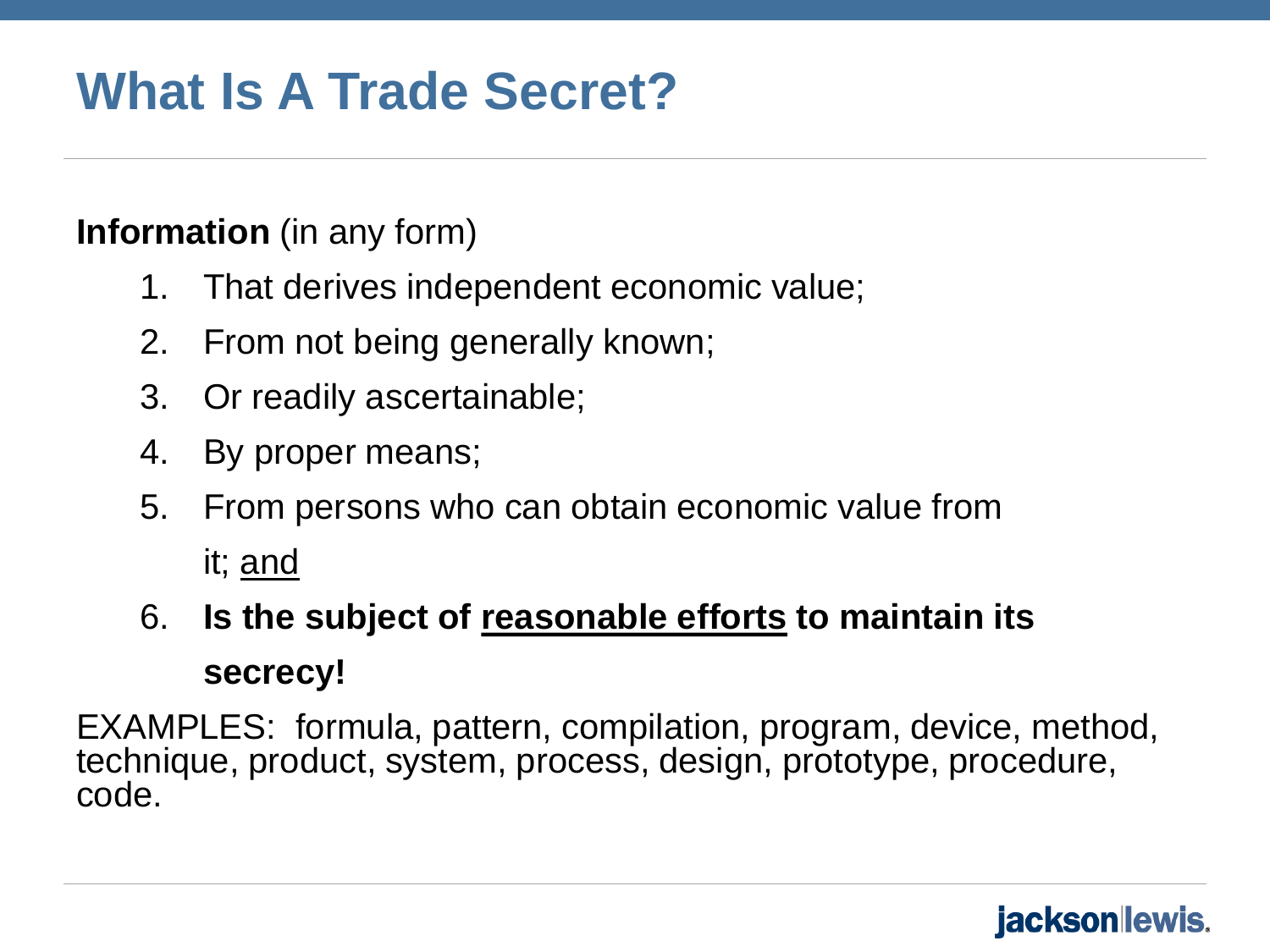- Not all confidential information is a trade secret, but may still need protection.
- Require employees to sign confidentiality agreement.

◆ Severance agreements should include protective language if no prior agreement.

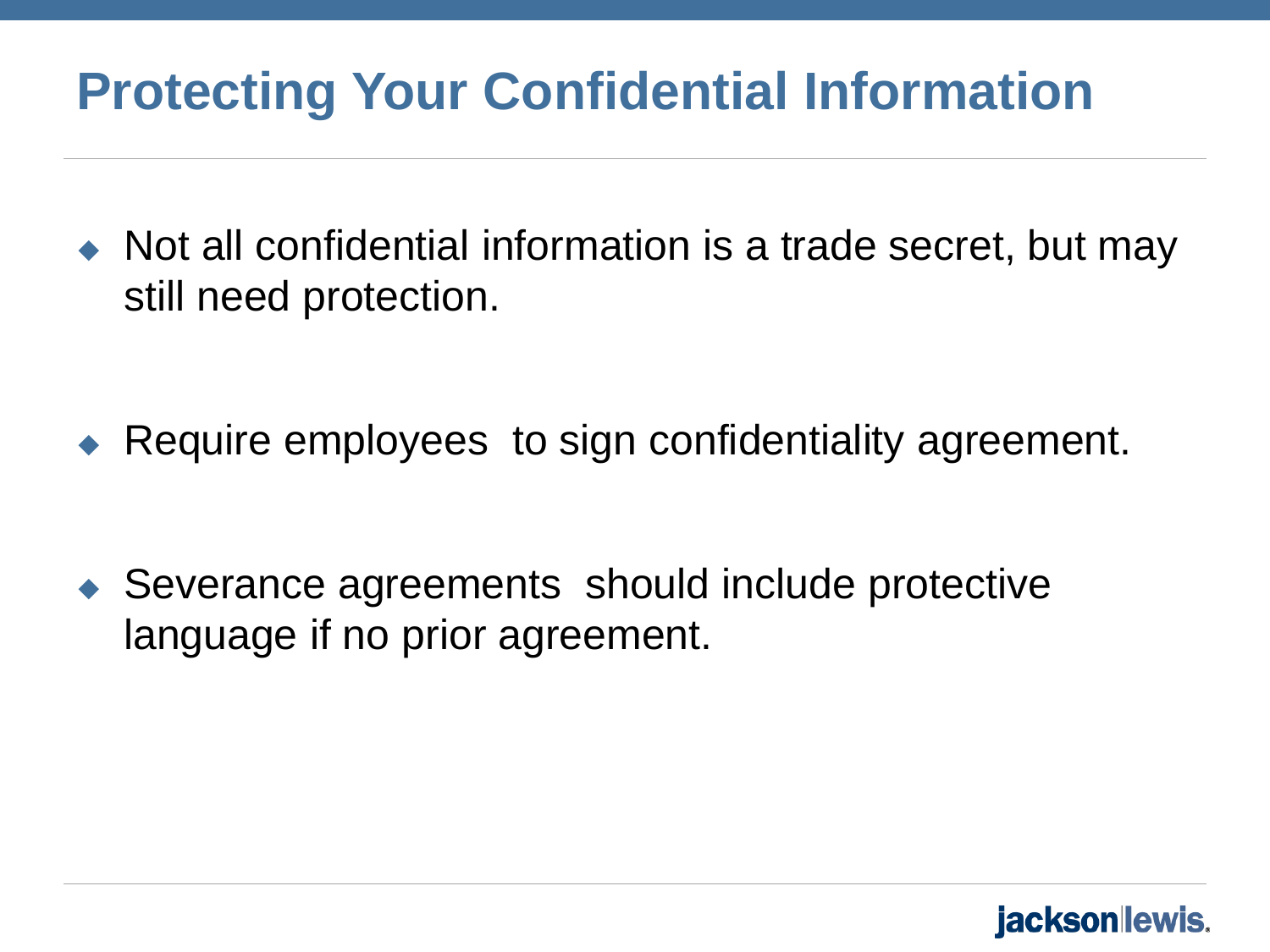- Implement policies addressing access to, and use of, confidential information, company computers, email, etc.
- Implement policies limiting third-party access.
- Audit personnel files to ensure that you have fully executed originals of key documents.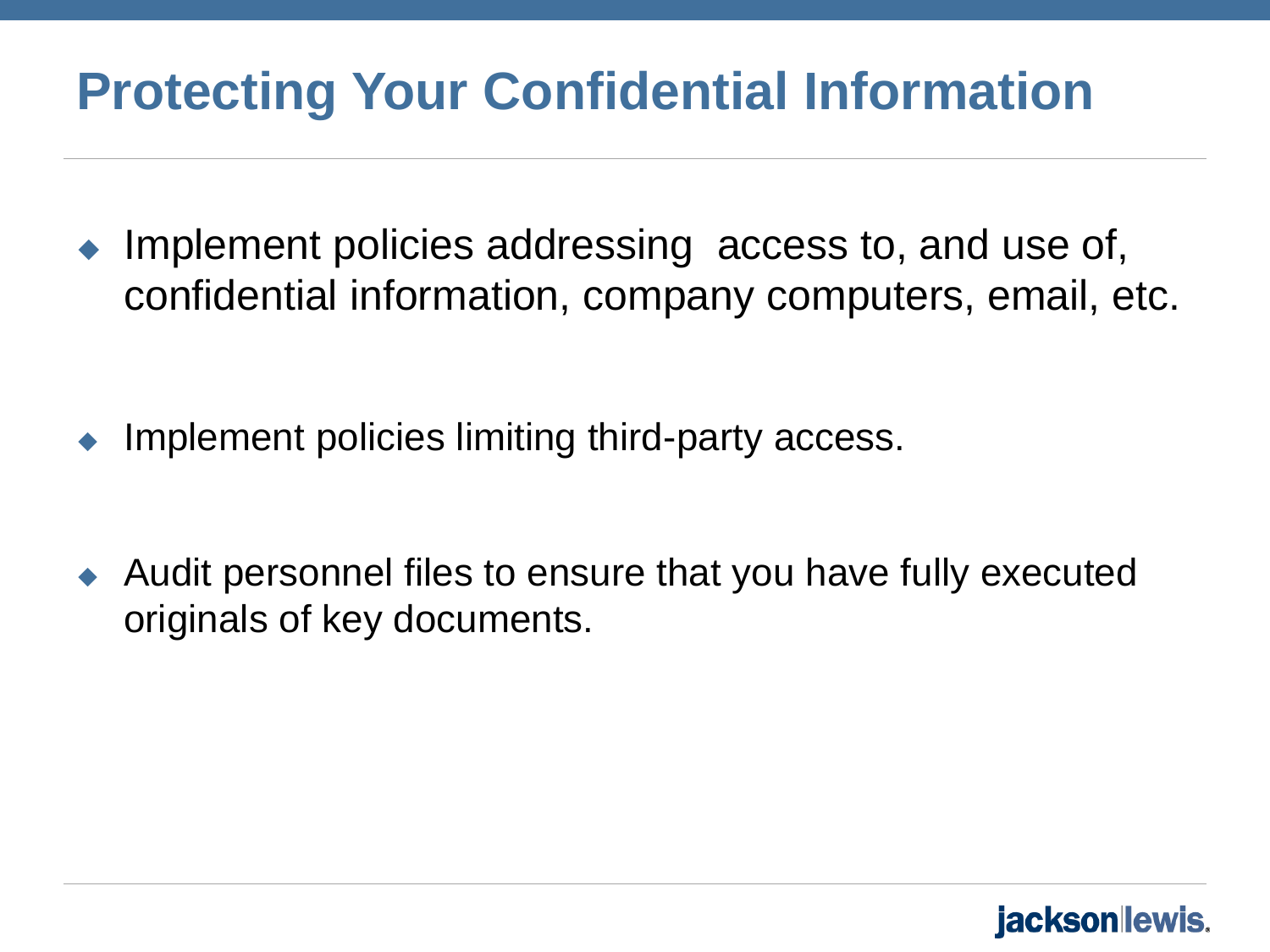- Mark important documents "CONFIDENTIAL."
- ◆ Limit access to those with a need to know.

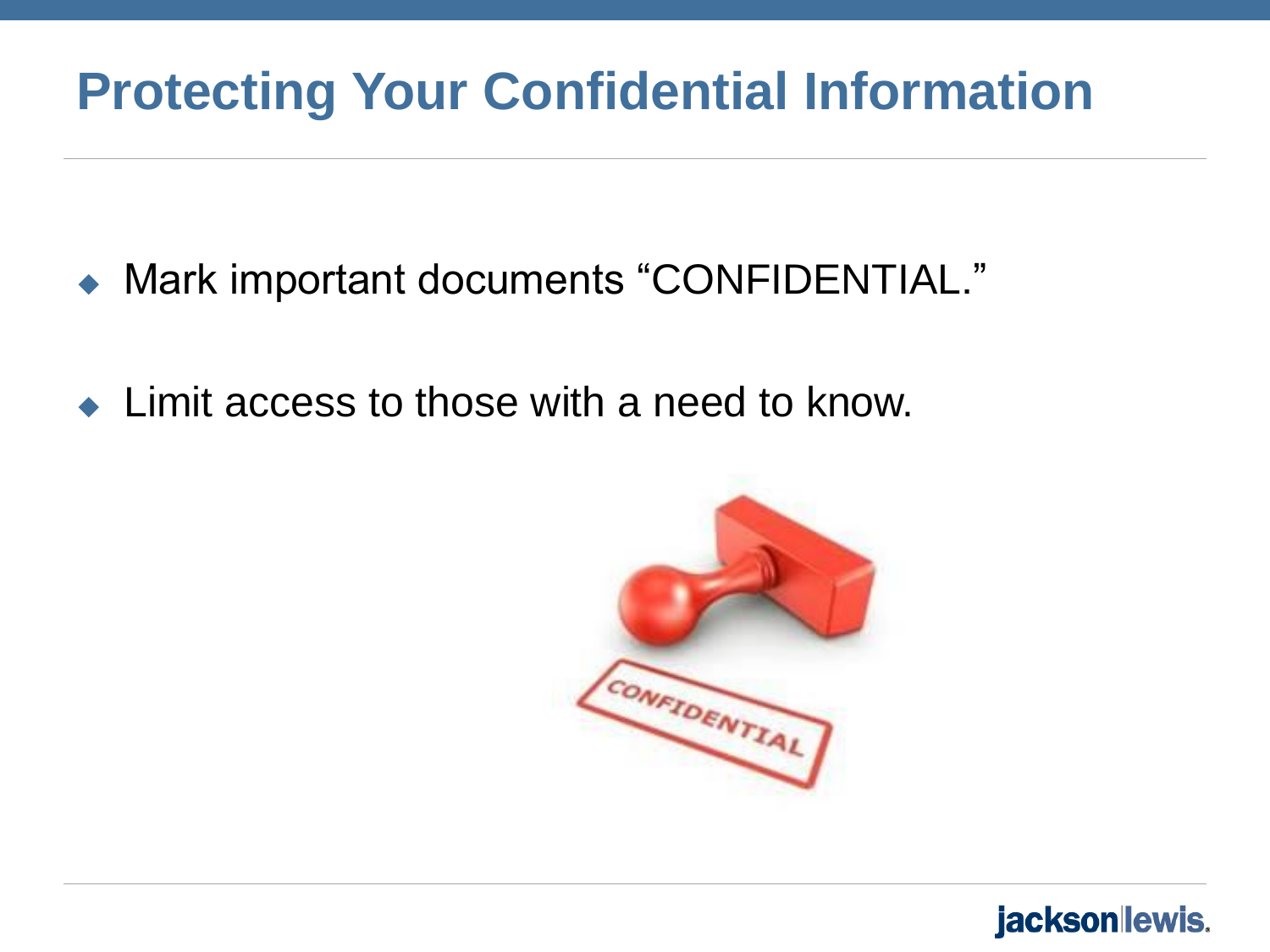

- ◆ Lock file cabinets/offices that contain confidential information.
- ◆ Password protect electronically stored confidential information.

jacksonllewis.

◆ Sign-in and badge requirements for visitors.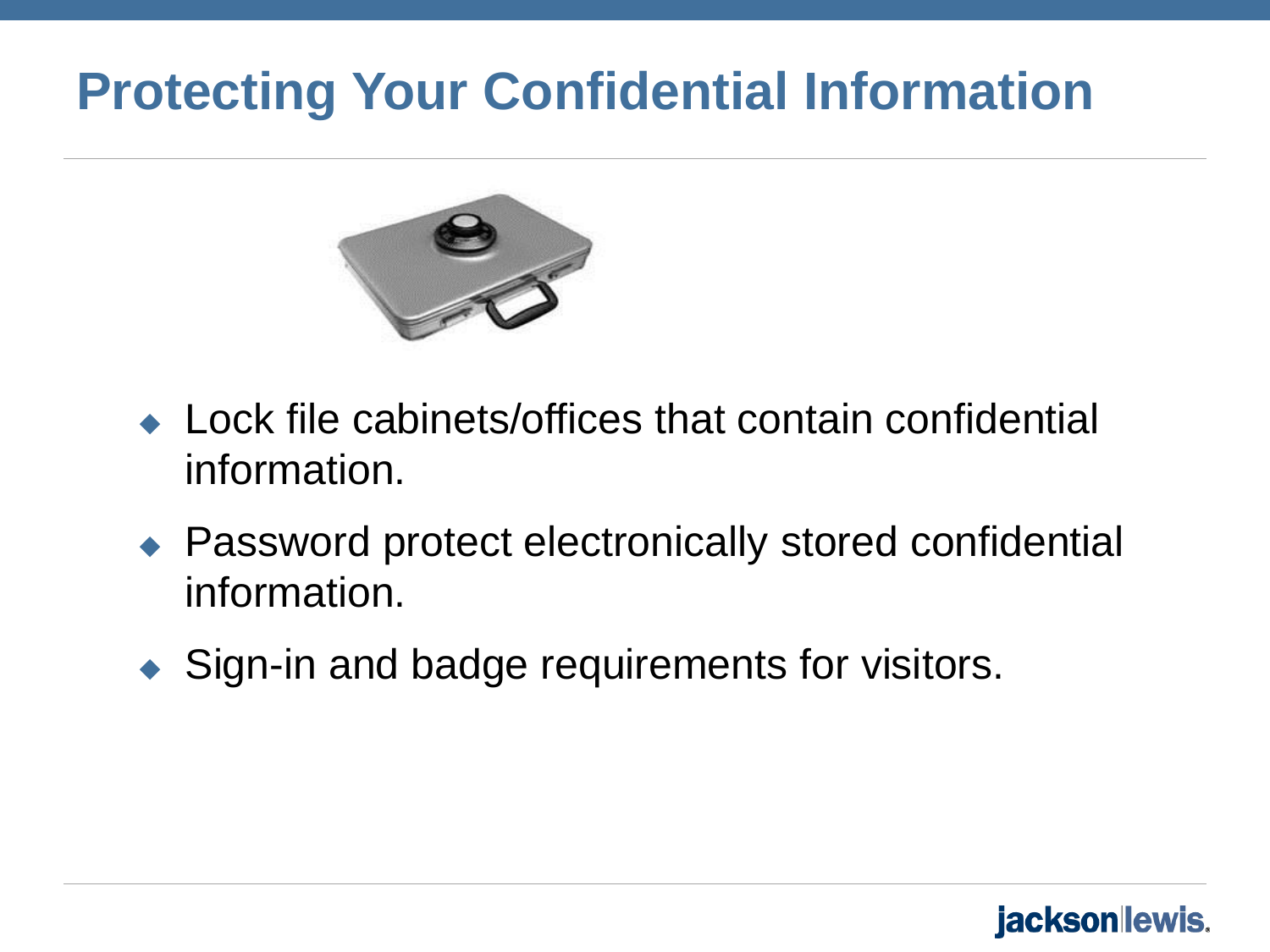### **Protect Yourself from Claims by Others: New Hire Protocols**

#### **Ask New Hires for All Restrictive Covenant Agreements**

- stand-alone restrictive covenant agreements;
- employment agreements;
- offer letters;
- stock option agreements;
- incentive compensation plan participation documents;
- sale of business agreements.
- **If you require employees to sign agreements, communicate that you intend to honor the lawful provisions of employee agreements with prior employers.**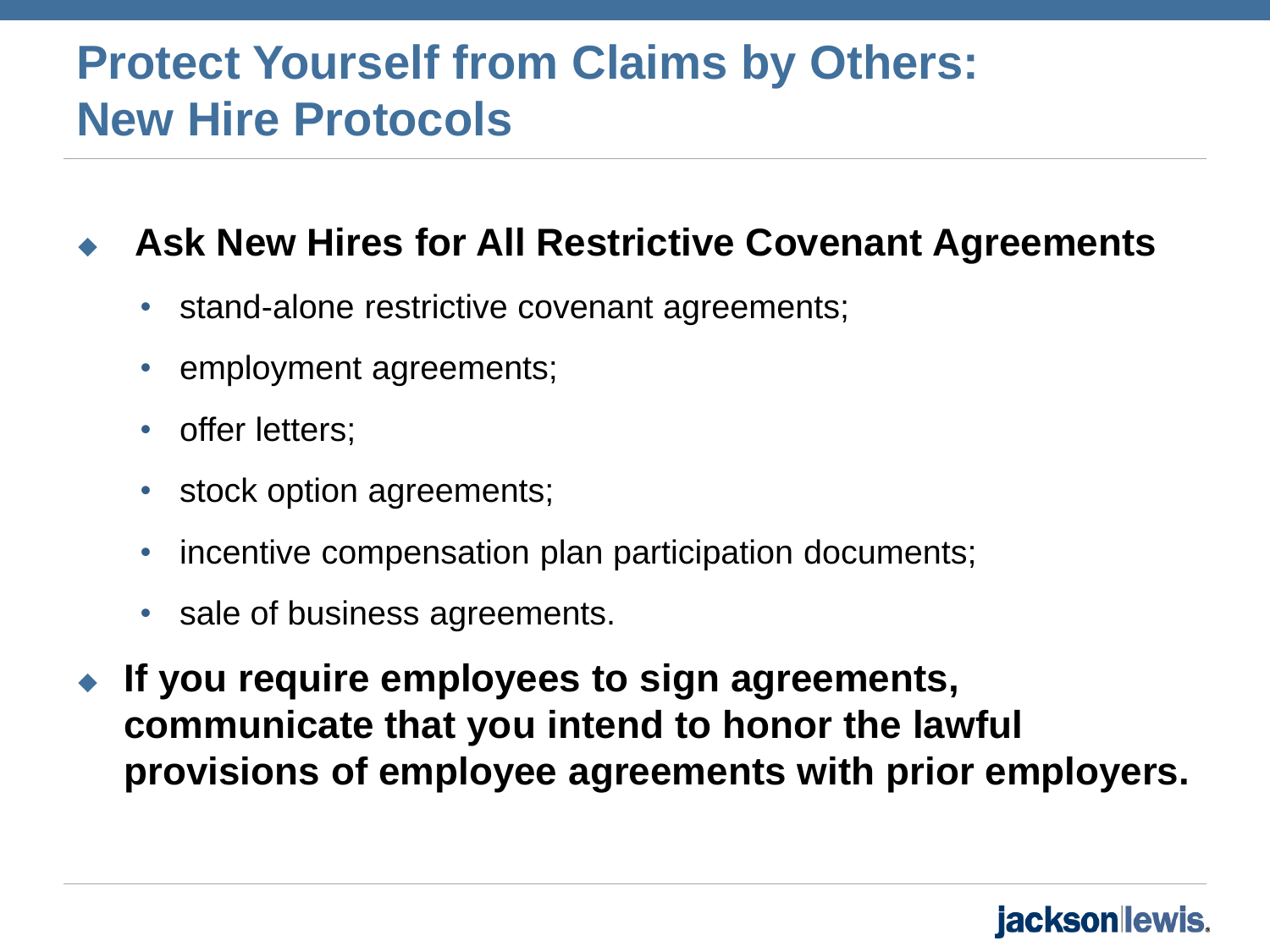**If New Hire says he signed no agreements, secure written confirmation.** 

 **Determine Circumstances Under Which New Hire Executed Agreements.**

 **Determine Reasons Why New Hire Is Looking To Leave Employment.**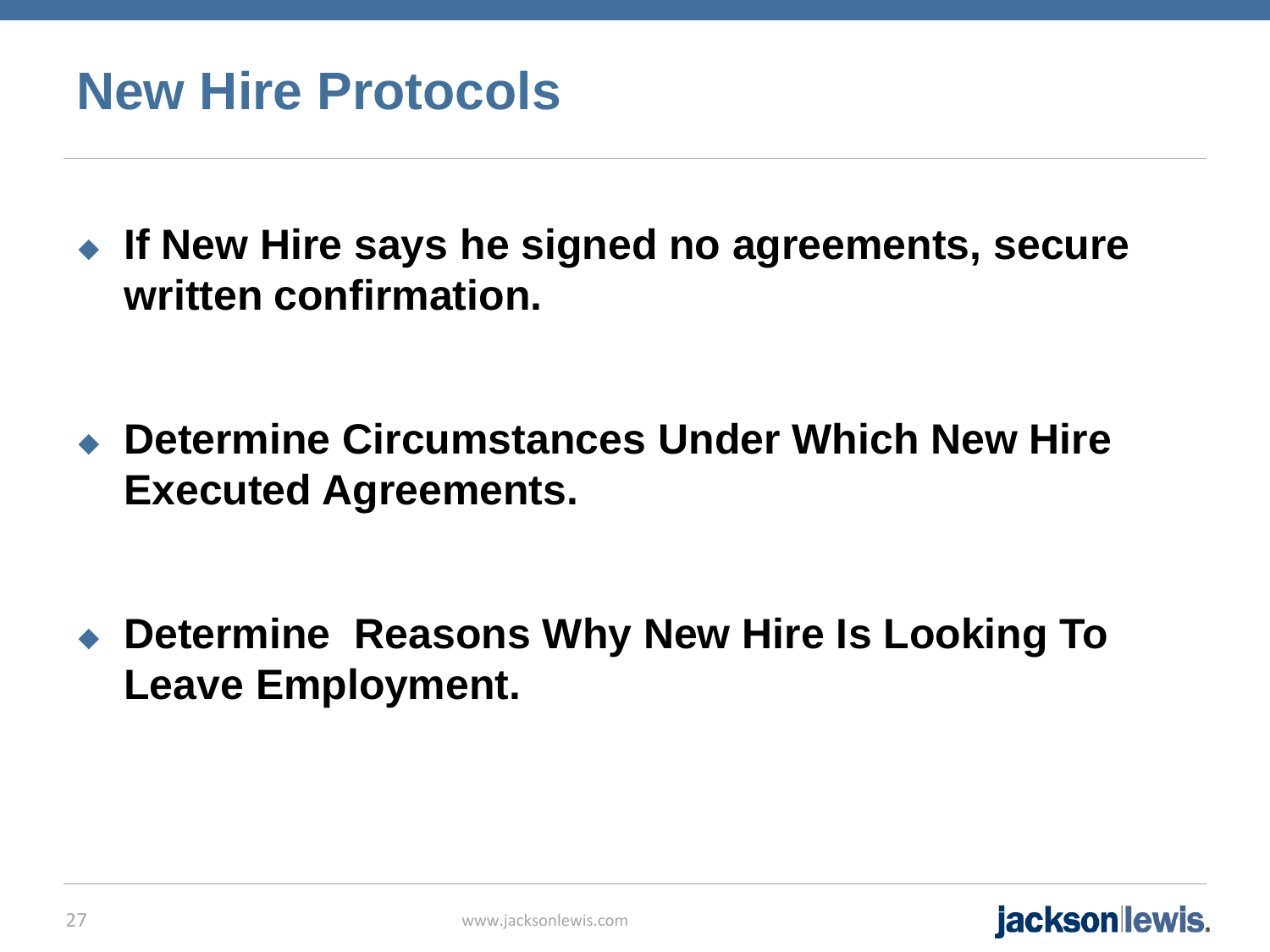### **New Hires Should Come Empty-Handed.**

New hires should be informed explicitly:

- Do not download, copy, or email confidential information.
- Return any confidential information stored on personal device or at home.
- When leaving, they should take only purely personal items, and not company records of any kind.
- Have personal information stored on their former employer's electronic devices extracted by former employer.
- Be honest when asked about their new employment.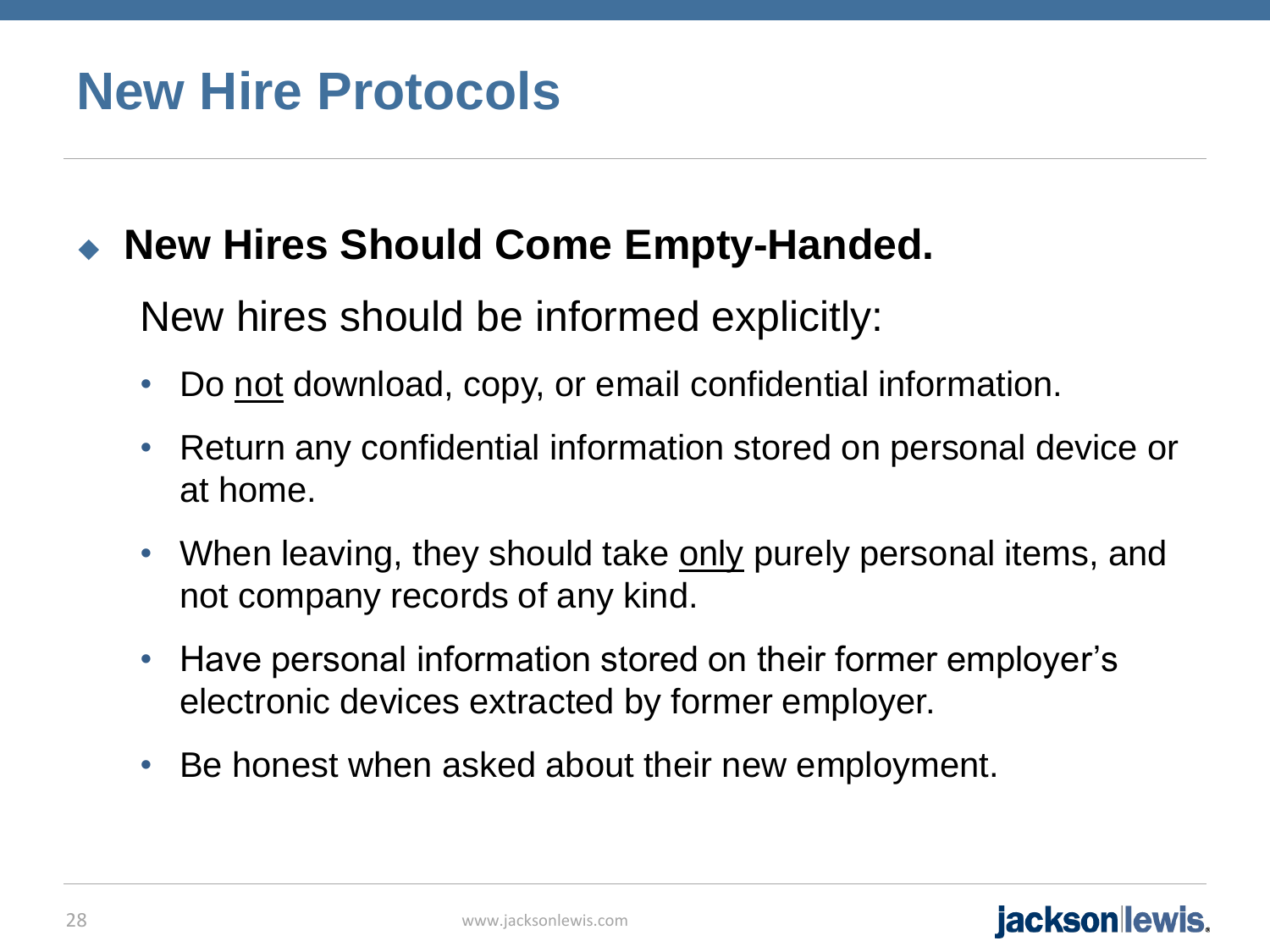- **Offer Letters Should Reiterate Key Points.**
- **Do not bring or disclose confidential information.**
- **Require compliance with enforceable restrictive covenant agreements.**
- **Consider including the following in agreement or countersigned offer letter with New Hires:**
	- Representation that New Hire not signed any agreements (other than specific agreements previously provided).
	- Complied with other requirements of being a good leaver, including not taking any files or information, etc.
	- Acknowledgement that neither you nor your counsel have provided legal advice to the New Hire and that it is recommended that New Hire seek his own counsel.
	- In the event of litigation, what would be the arrangements between New Hire and you, including indemnification and whether employment would continue.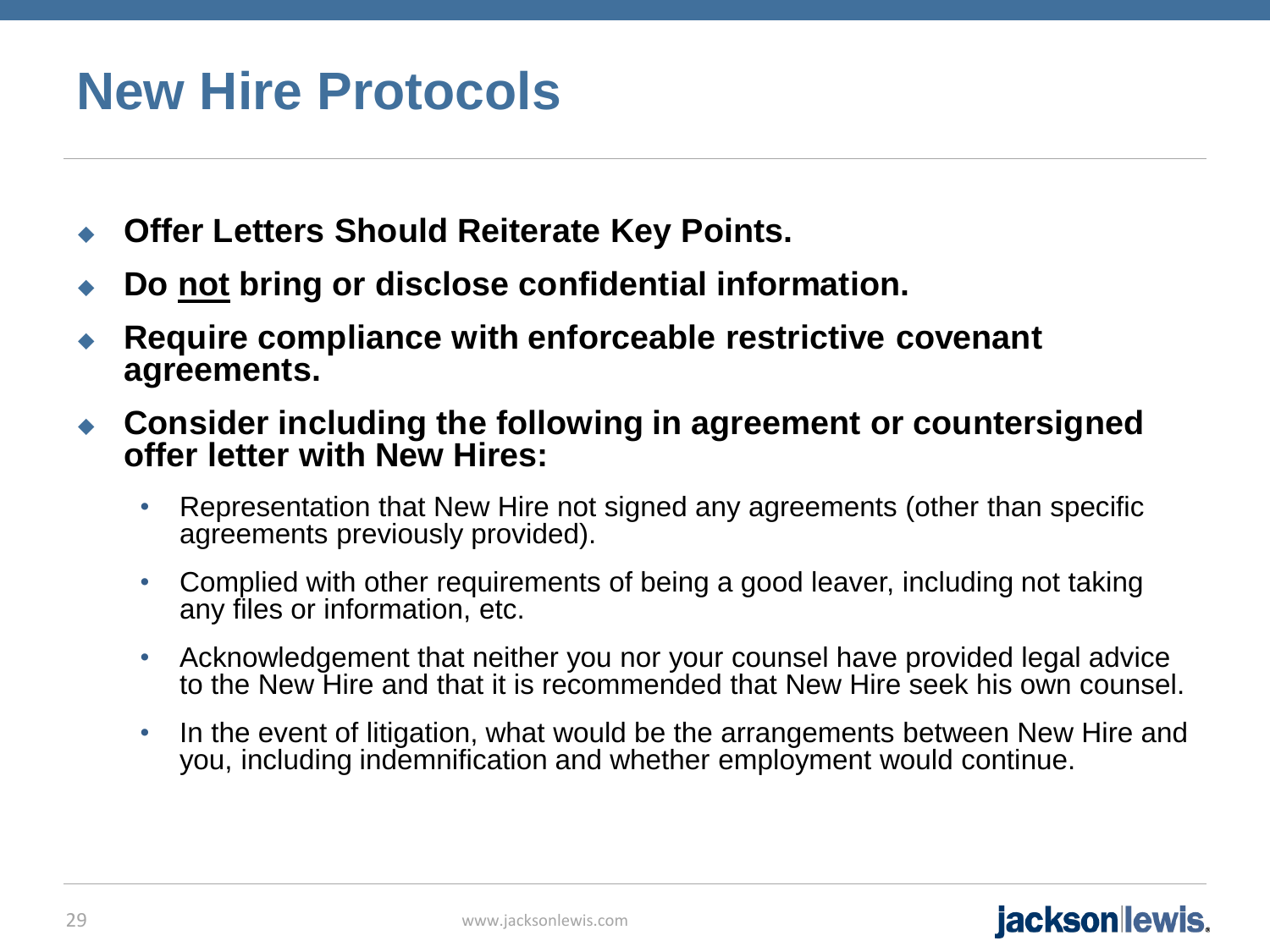#### **Manage New Hires' conduct following employment.**

- No dissemination of confidential information.
- No solicitation if banned by agreement.
- Keep New Hire removed from prohibited activity.

 **How New Hire handles calls from clients and former employees.** 

- Consider not responding at all.
- Redirect caller to appropriate contact at former employer.
- If caller insists on contact at your company, New Hire *may be able* to provide contact *if he already provided contact at former employer.*
- New Hire should explain he is subject to restriction prohibiting contact/solicitation.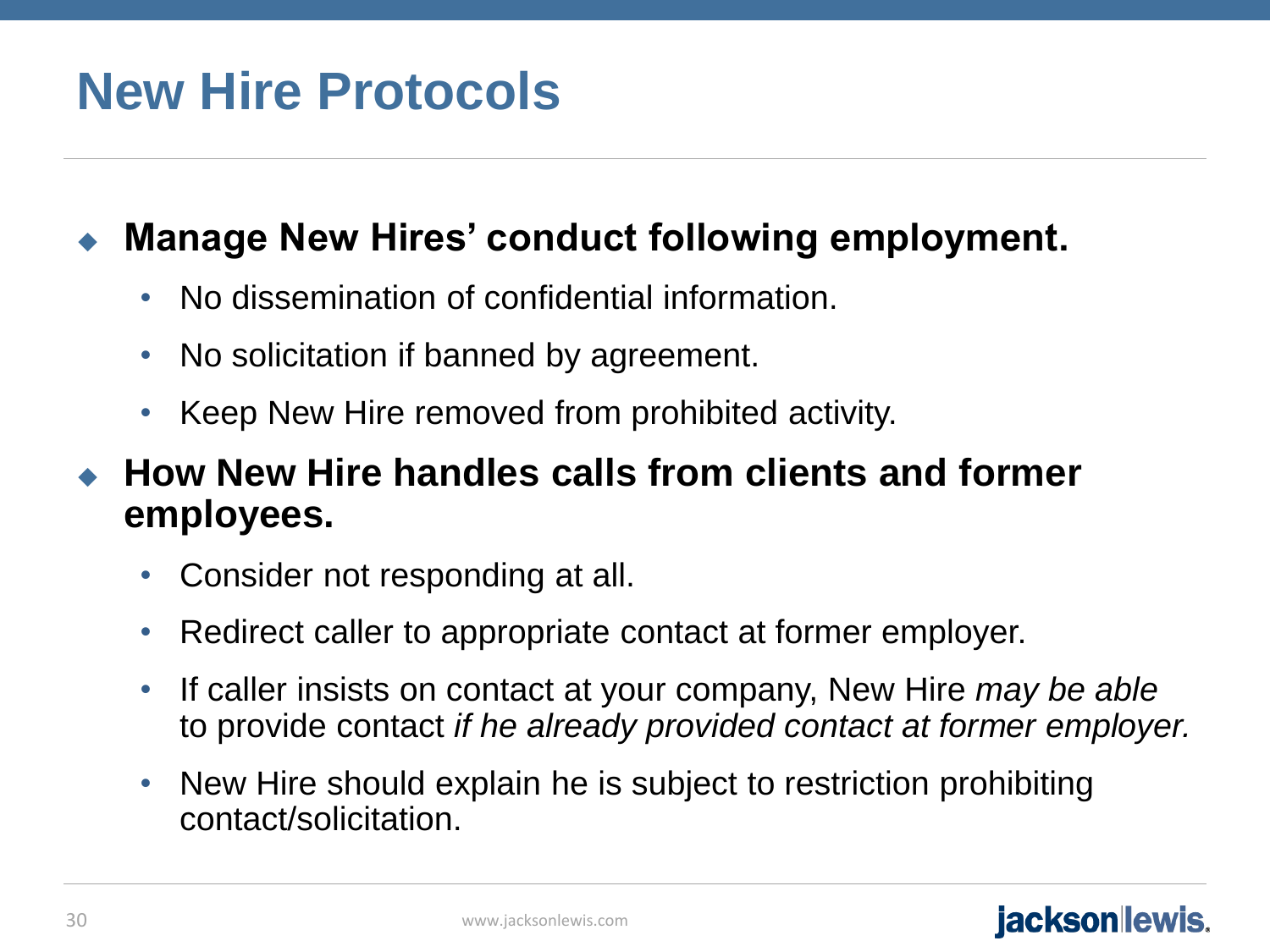#### **New Hire Should Not Contact Or Advise Customers or Business Partners of Move.**

- LinkedIn updates, Facebook posts, etc. may be problematic.
- Do not turn announcement or a new job notification into a solicitation.
- Tombstone ads and press releases should be generic and not targeted to specific audiences.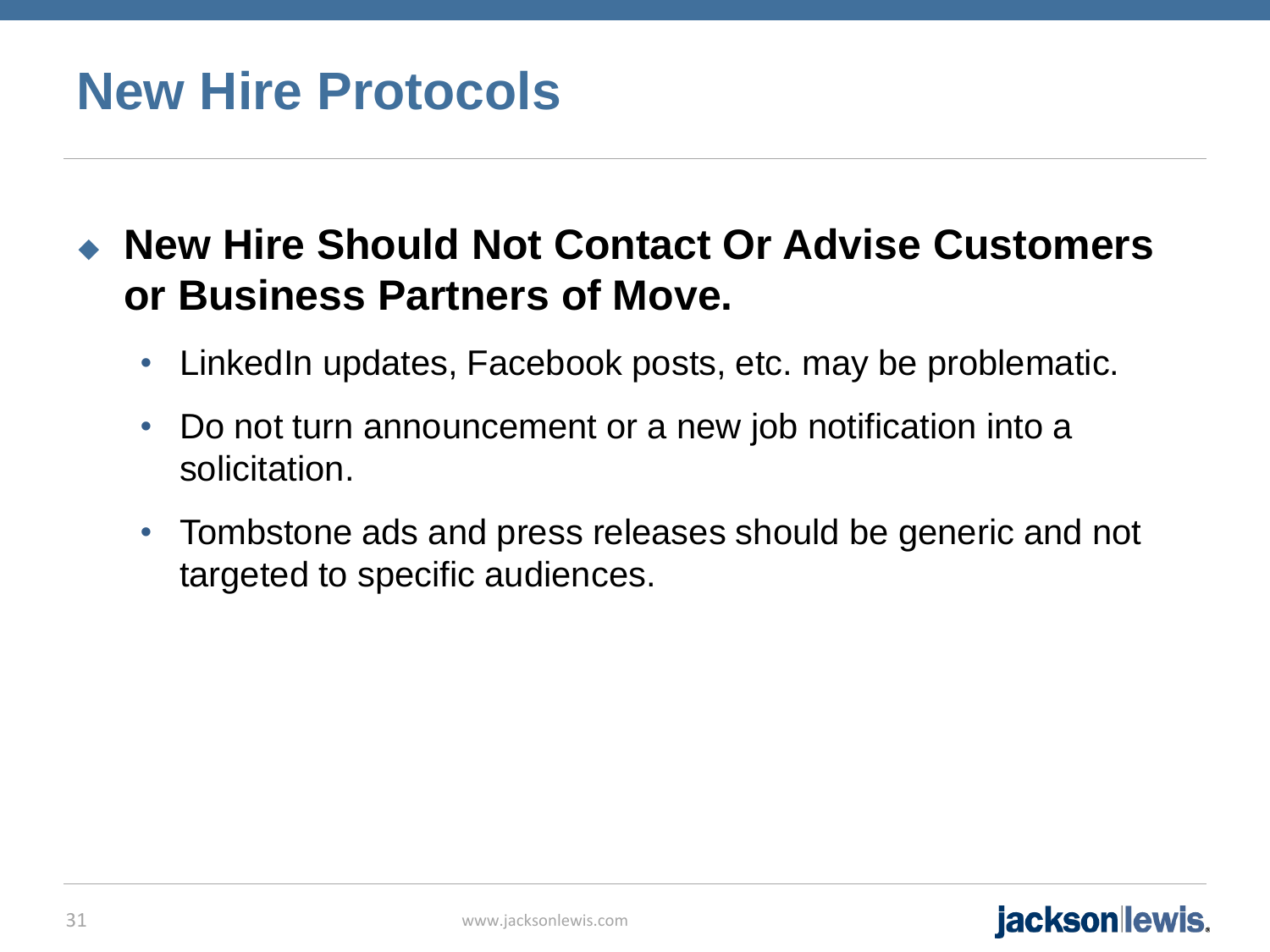### **Protecting Business Interests Before Separation: Exit Protocols**

- $\rightarrow$  Prepare checklist and follow it.
- $\blacktriangleright$  Find out from the employee:
	- When leaving
	- Why leaving
	- Where going
	- New position duties
- Delete terminating employee's access to computer and confidential information.
- ◆ Discuss confidential information obligations.
- Discuss the employee's contractual obligations.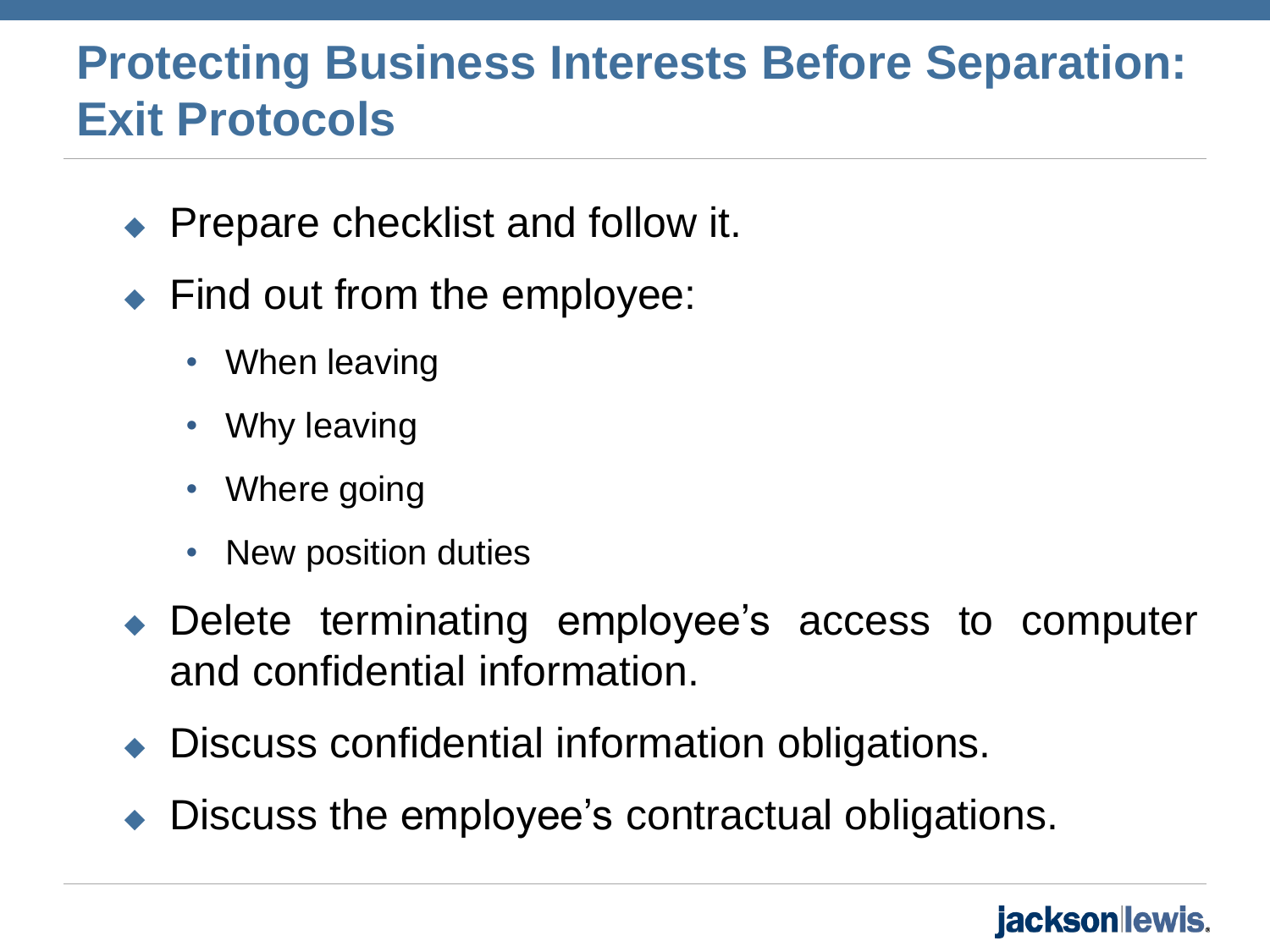### **Exit Protocols**

◆ Give employee copies of applicable agreements.

• Make sure all company property is returned.

◆ Communicate with key clients.

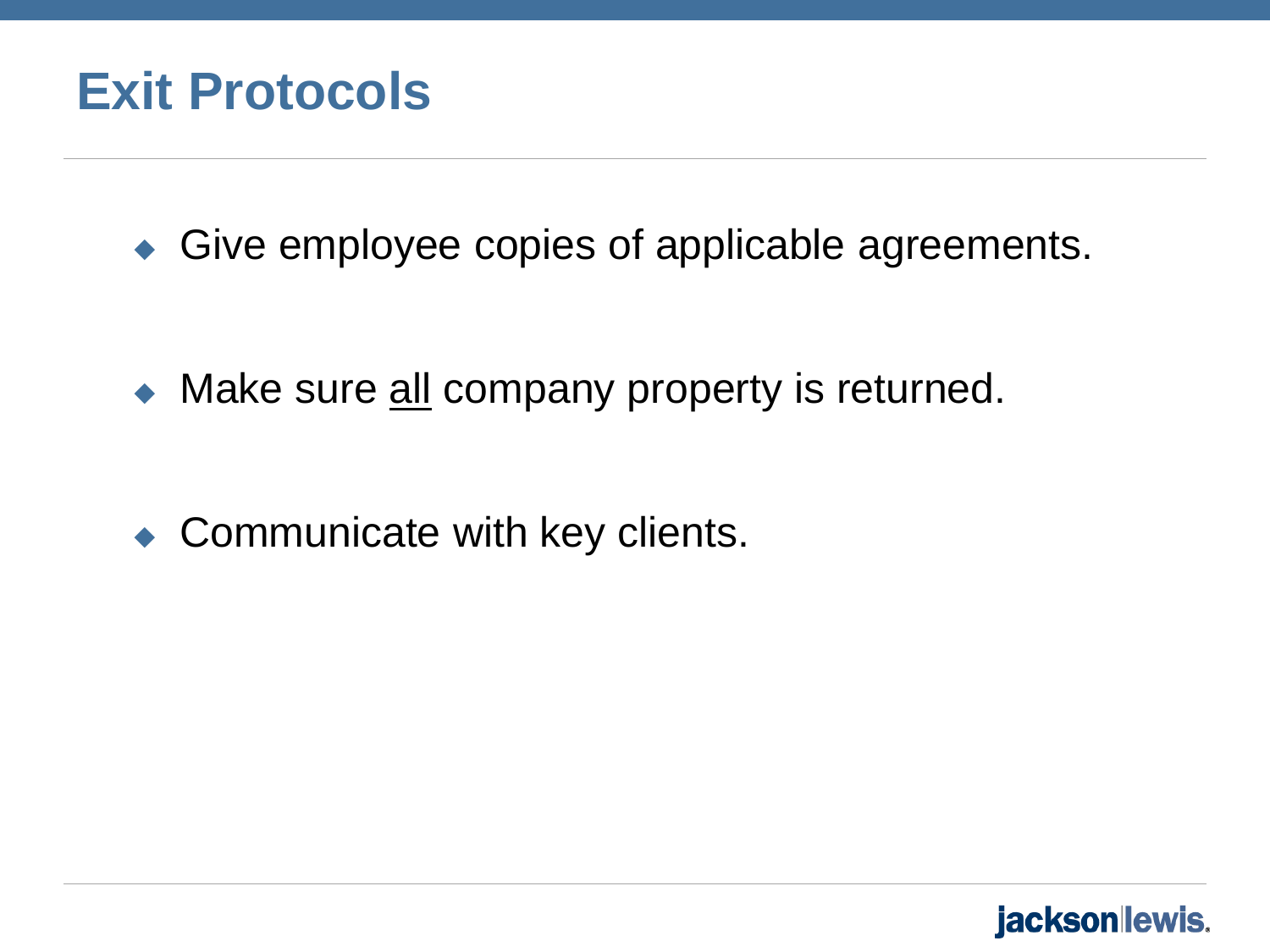### **Exit Protocols**

- ◆ Following termination:
	- Surveillance (if warranted).
	- Interview co-workers.
	- Review recent assignments.
	- Competitive intelligence.
		- Pretext calls
		- Internet monitoring
		- Industry sources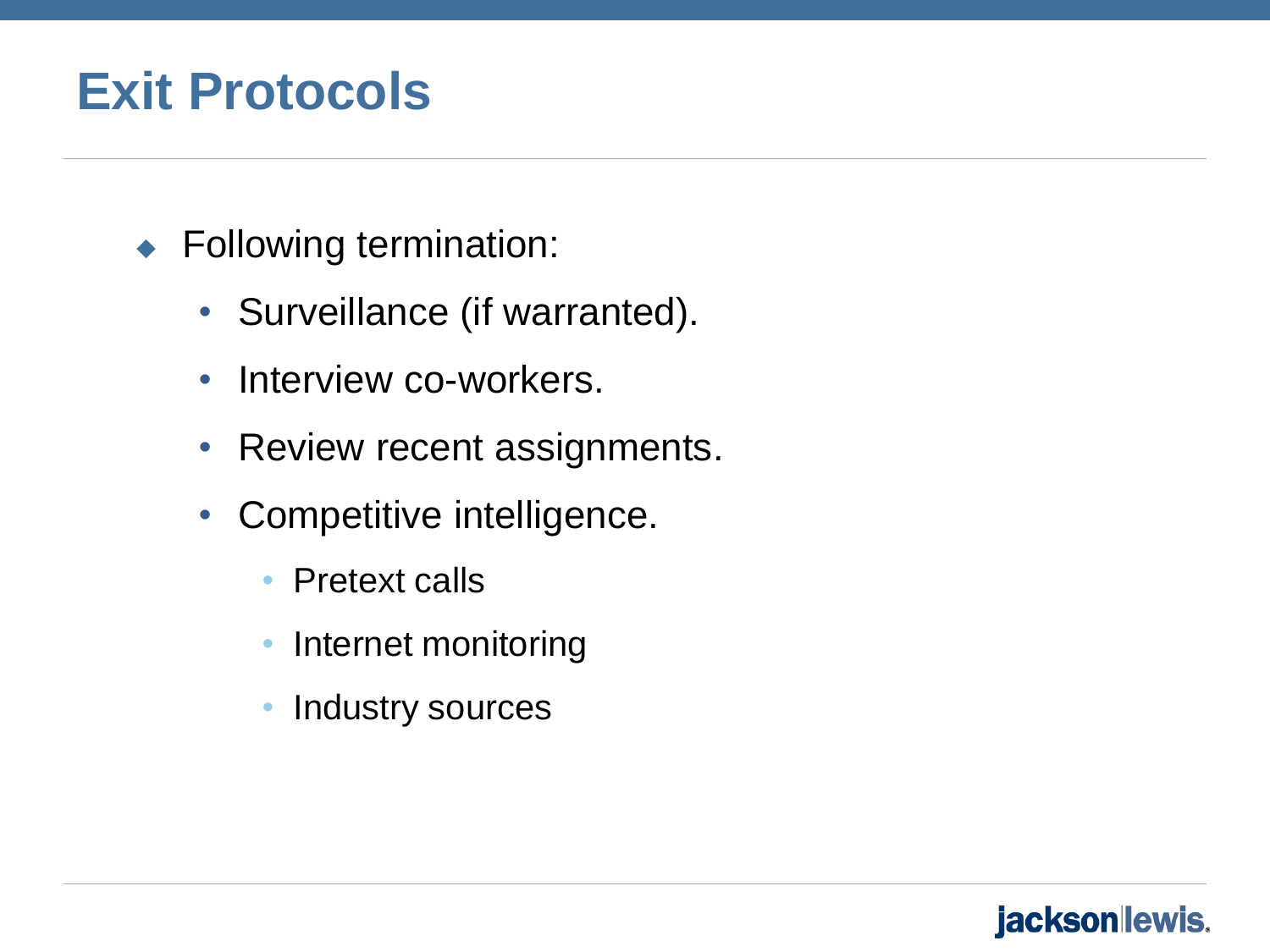### **Trends in States: Limitations on Restrictive Covenants**

◆ Ban Non-Competes for Lower-Income Workers (Maine, Maryland, New Hampshire, Rhode Island, Washington);

◆ Ban Non-Competes for FLSA Non-Exempt **Employees** (Massachusetts, Rhode Island);

 **Notice Requirements Regarding Non-Competes**  (Maine, Massachusetts, Washington);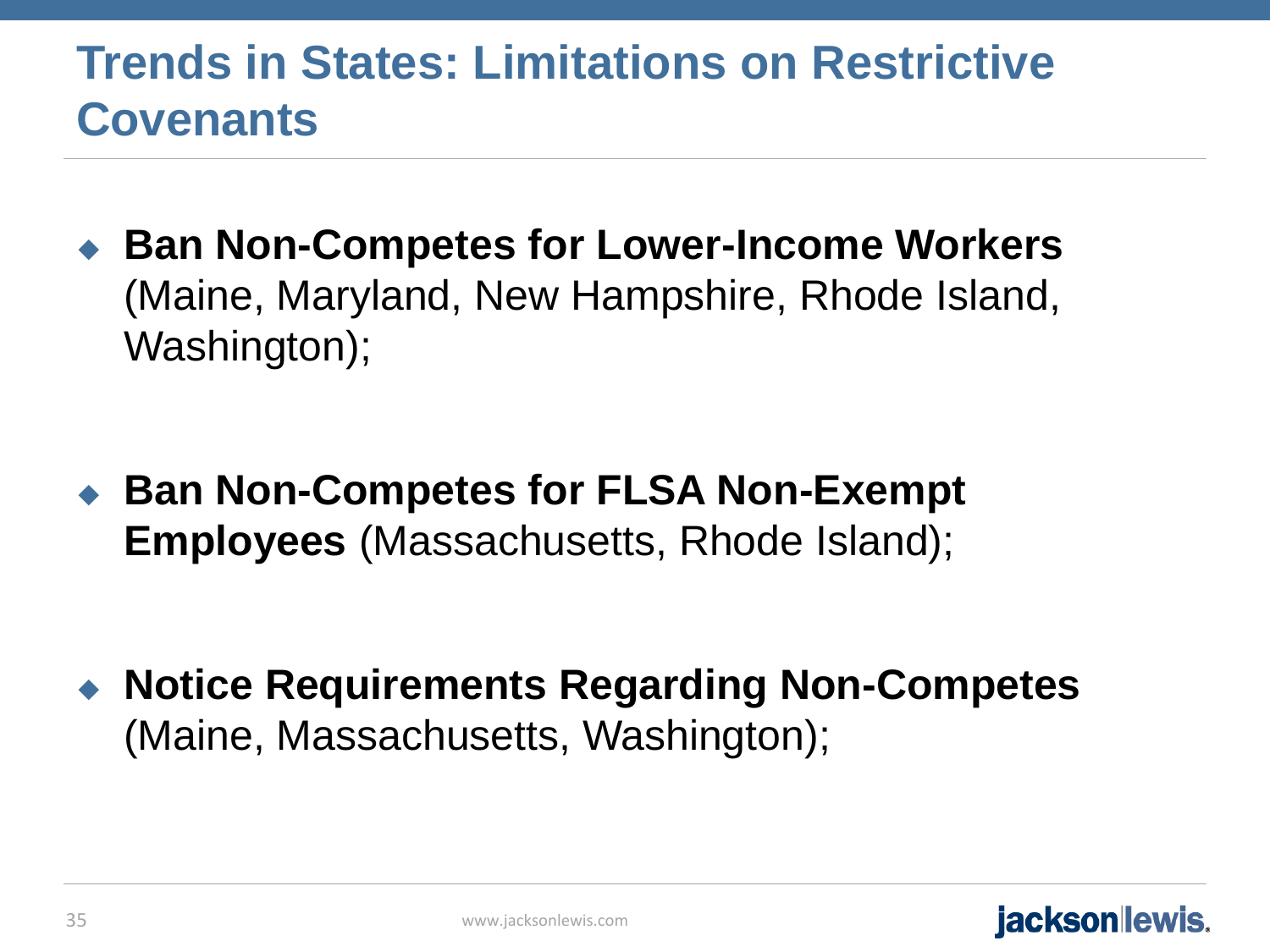### **Trends in States: Limitations on Restrictive Covenants**

 **Prohibit Enforcement of Non-Competes against Workers Discharged Without Cause** (Massachusetts);

 **Require Employers to Continue Paying Laid Off Workers During Restricted Period** (Washington).

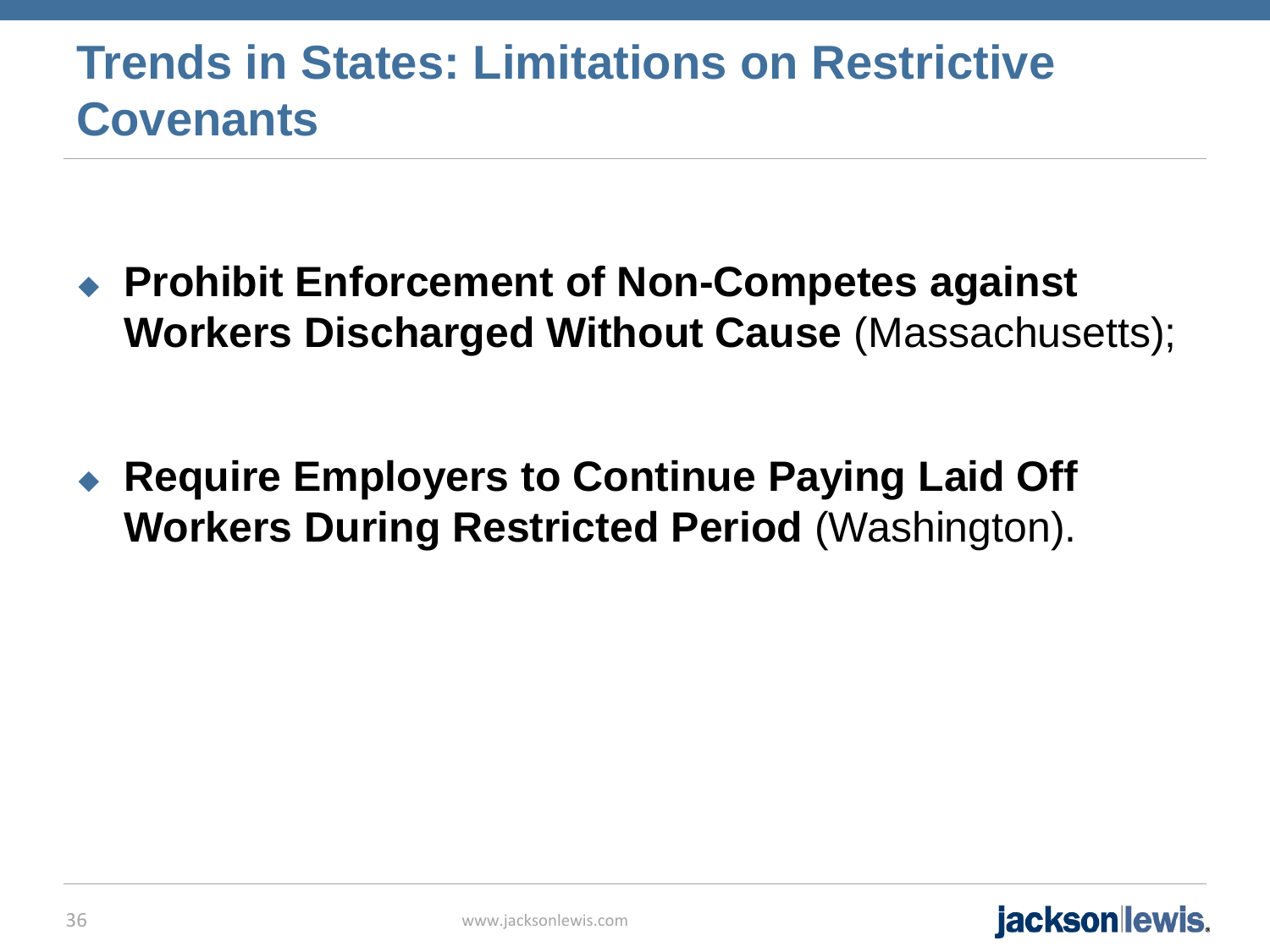## **Pending State Legislation**

- District of Columbia Mew Jersey
- 
- 
- 
- ◆ Kentucky Virginia
- **Massachusetts**
- Michigan
- Misouri
- New Hampshire

◆ Hawaii New York Indiana Oregon Iowa **Rhode Island**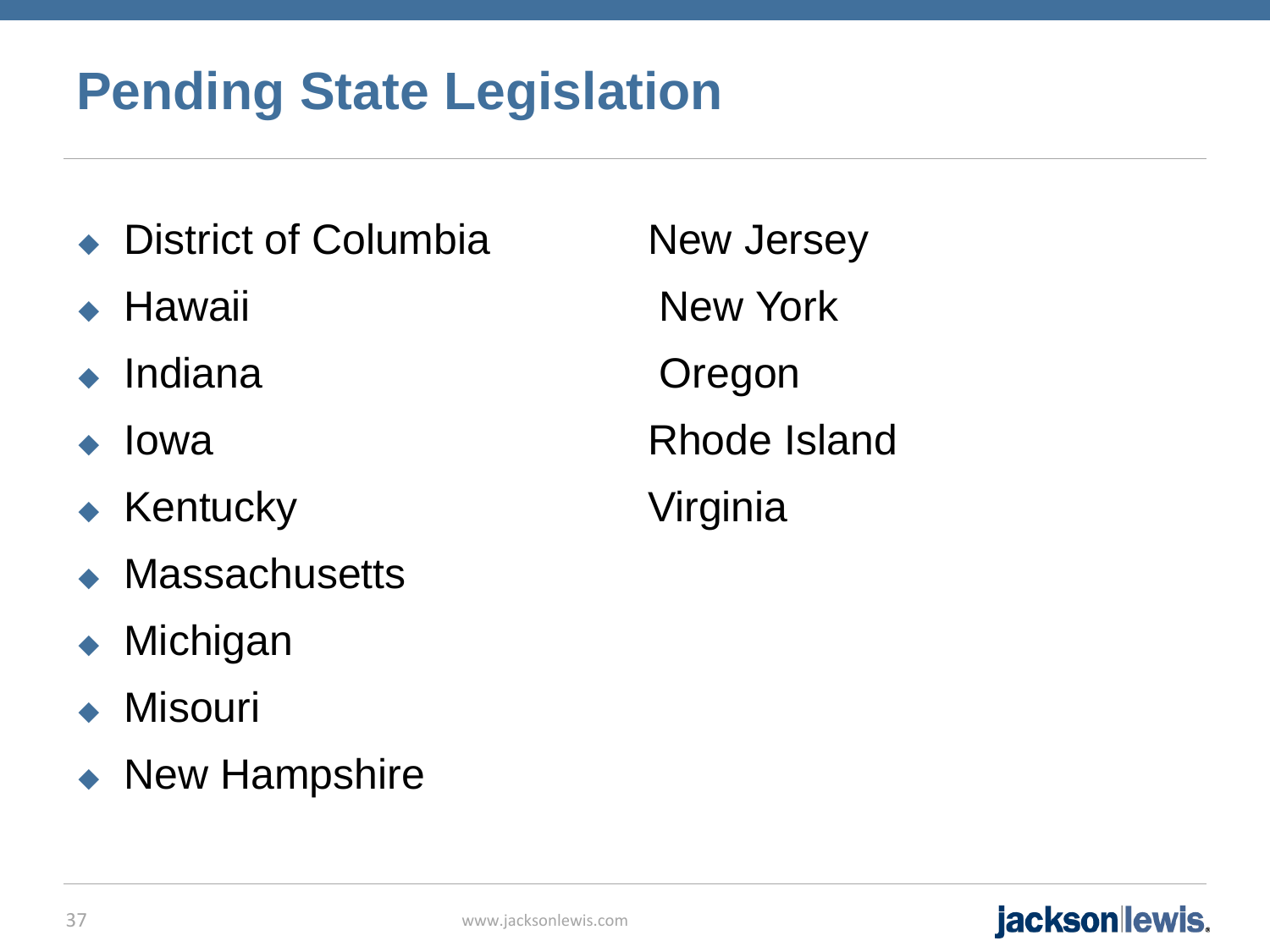## **Pending Federal Legislation**

#### **[2019 US S 2614](http://custom.statenet.com/public/resources.cgi?id=ID:bill:US2019000S2614&cuiq=823c6028-b366-5692-a2bb-4278ec6ad2a0&client_md=c017578ded7e33c944d864aeab197e4c&mode=current_text) – October 16, 2019**

Bans all non-competes except in the sale of a business or dissolution of a partnership Status: In First Committee; Hearing on November 14, 2019

#### **[2019 US S 124](http://custom.statenet.com/public/resources.cgi?id=ID:bill:US2019000S124&cuiq=823c6028-b366-5692-a2bb-4278ec6ad2a0&client_md=5f01057fda9686a51f710c99d6cce99f&mode=current_text) – January 15, 2019**

Bans non-competes for all employees other than FLSA exempt employees under Section 13(a)(1)

Status: In First Committee; Hearing on November 14, 2019

#### **[2019 US H 1163](http://custom.statenet.com/public/resources.cgi?id=ID:bill:US2019000H1163&cuiq=823c6028-b366-5692-a2bb-4278ec6ad2a0&client_md=a1a4c1662f4be976c6056e2e6625197f&mode=current_text) – January 15, 2019**

Bans non-competes for employees at the Veterans Health Administration

Status: In First Committee; Hearing on September 11, 2019